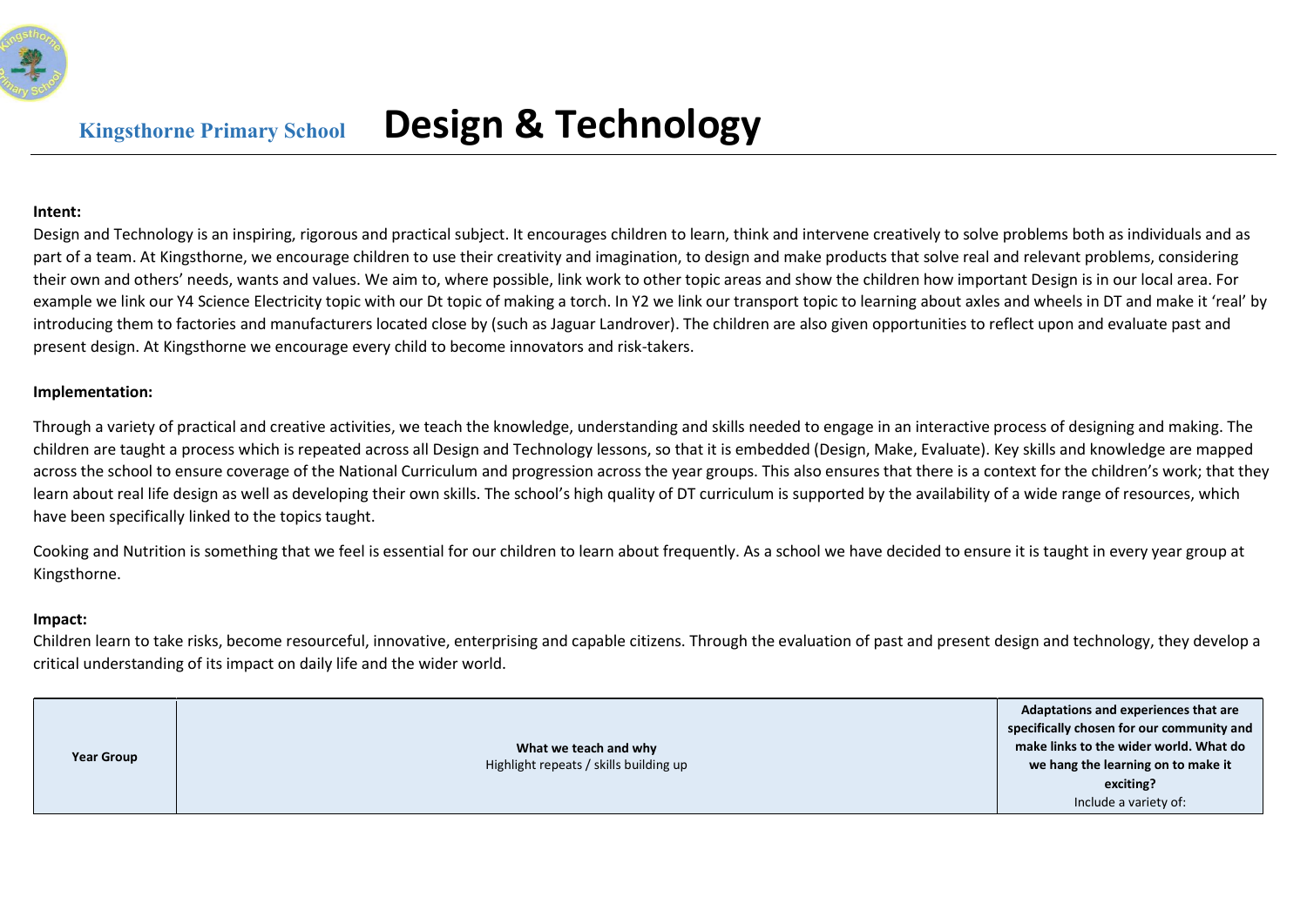|                |                                                                                                                                                                                                                                                                                                                                                                                                                                                                                                                                                 | charity work, cultural links, career<br>opportunities, house competitions, trips,<br>cross curricular links, intervention work,<br>displays, focus on local area, link with<br>external agencies, visitors, themed days<br>etc                                                                                                                                                                                                                                                                                                                      |                                                                                                                                                                                                                                                                                                                                                                                                                                                                                                                                                          |                                                                                                                                                                                                                                                                                                                                                                                                                                                                                                                                                                                                                                                                                                                 |
|----------------|-------------------------------------------------------------------------------------------------------------------------------------------------------------------------------------------------------------------------------------------------------------------------------------------------------------------------------------------------------------------------------------------------------------------------------------------------------------------------------------------------------------------------------------------------|-----------------------------------------------------------------------------------------------------------------------------------------------------------------------------------------------------------------------------------------------------------------------------------------------------------------------------------------------------------------------------------------------------------------------------------------------------------------------------------------------------------------------------------------------------|----------------------------------------------------------------------------------------------------------------------------------------------------------------------------------------------------------------------------------------------------------------------------------------------------------------------------------------------------------------------------------------------------------------------------------------------------------------------------------------------------------------------------------------------------------|-----------------------------------------------------------------------------------------------------------------------------------------------------------------------------------------------------------------------------------------------------------------------------------------------------------------------------------------------------------------------------------------------------------------------------------------------------------------------------------------------------------------------------------------------------------------------------------------------------------------------------------------------------------------------------------------------------------------|
|                | <b>Autumn</b>                                                                                                                                                                                                                                                                                                                                                                                                                                                                                                                                   | <b>Spring</b>                                                                                                                                                                                                                                                                                                                                                                                                                                                                                                                                       | <b>Summer</b>                                                                                                                                                                                                                                                                                                                                                                                                                                                                                                                                            |                                                                                                                                                                                                                                                                                                                                                                                                                                                                                                                                                                                                                                                                                                                 |
| <b>Nursery</b> | <b>Topic Title</b><br>All About Me<br>Nursery Rhymes and Celebrations<br><b>Links to DM</b><br><b>Birth to Three</b><br>Explore different materials, using all their<br>senses to investigate them. Manipulate<br>and play with different materials.<br>Use their imagination as they consider<br>what they can do with different<br>materials.<br>Make simple models which express their<br>ideas.<br>Join different materials and explore<br>different textures.<br><b>Three and Four Year Olds</b><br>Explore different materials freely, to | Topic Title<br>People Who Help Us<br><b>Colours and Patterns</b><br><b>Links to DM</b><br><b>Three and Four Year Olds</b><br>Explore different materials freely, to develop<br>their ideas about how to use them what to<br>make.<br>Develop their own ideas and then decide<br>which materials to use to express them.<br>Join different materials and explore different<br>textures.<br>Key Knowledge &<br>Vocabulary.<br>They will create Easter craft using a variety of<br>materials and tools.<br>Vocab - they will learn the names of tools; | <b>Topic Title</b><br>Bears<br>Seaside<br><b>Links to DM</b><br><b>Three and Four Year Olds</b><br>Explore different materials freely, to develop<br>their ideas about how to use them what to<br>make.<br>Develop their own ideas and then decide<br>which materials to use to express them.<br>Join different materials and explore different<br>textures.<br><b>Key Knowledge &amp;</b><br>Vocabulary<br>Using their knowledge of material and media<br>the children will be able to create models,<br>design and constructions. They will be able to | The children have free access to a variety of<br>materials in the painting, playdough, small<br>construction, block play, outdoor and junk<br>modelling areas.<br>There is cookery area in the EYFS creative<br>room where the children get to make a<br>variety of things throughout the year. The<br>children choose what they want to make,<br>help write shopping lists, weigh and mix<br>the ingredients and then eat it once it has<br>been made. They make wide variety of<br>things from pizzas, cake, biscuits, bread,<br>fruit kebabs, soups, wedges, etc. There is a<br>vegetable patch in the EYFS garden where<br>the children help to grow- carrots,<br>beetroot, potatoes, strawberries, apples, |
|                | develop their ideas about how to use<br>them what to make.<br>Develop their own ideas and then decide<br>which materials to use to express them.<br>Join different materials and explore<br>different textures.<br>Key Knowledge &<br><b>Vocabularv</b><br>The children will learn how to use a<br>variety of tools and techniques to make<br>models.<br>Vocab - they children will learn the<br>names of tools: blocks, Lego, mobilo,<br>scissors, tape, glue, paint, pencils                                                                  | blocks, lego, mobilo, scissors, tape, glue, paint,<br>pencils<br><b>Sequence of Lessons</b><br>During the People who help us topic, the<br>children will design and make emergency<br>vehicles using junk modelling equipment and a<br>variety of tools.<br>Children will make Easter crafts including cards<br>and Easter nest cakes.<br>Children will select different printed patterns<br>to design clothes.                                                                                                                                     | select and the name the tools the use and<br>explain what they need them for.<br><b>Sequence of Lessons</b><br>During the Bears topic children will create<br>habitats for the bears using junk modelling<br>and a variety of materials and tools.<br>Children will make a Bear Hunt map out of real<br>materials such as grass, mud and water.<br>Children will make rockets out of junk<br>modelling.                                                                                                                                                  | pumpkins, etc. They then taste these when<br>they are grown and cook using them.<br>The children are set Homework challenges<br>where they can make their favourite room<br>in their house, design and make vehicles,<br>musical instruments, maps for a bear hunt<br>and seaside inspired food.<br>Threads:<br>Design<br><b>Make</b><br>Evaluate                                                                                                                                                                                                                                                                                                                                                               |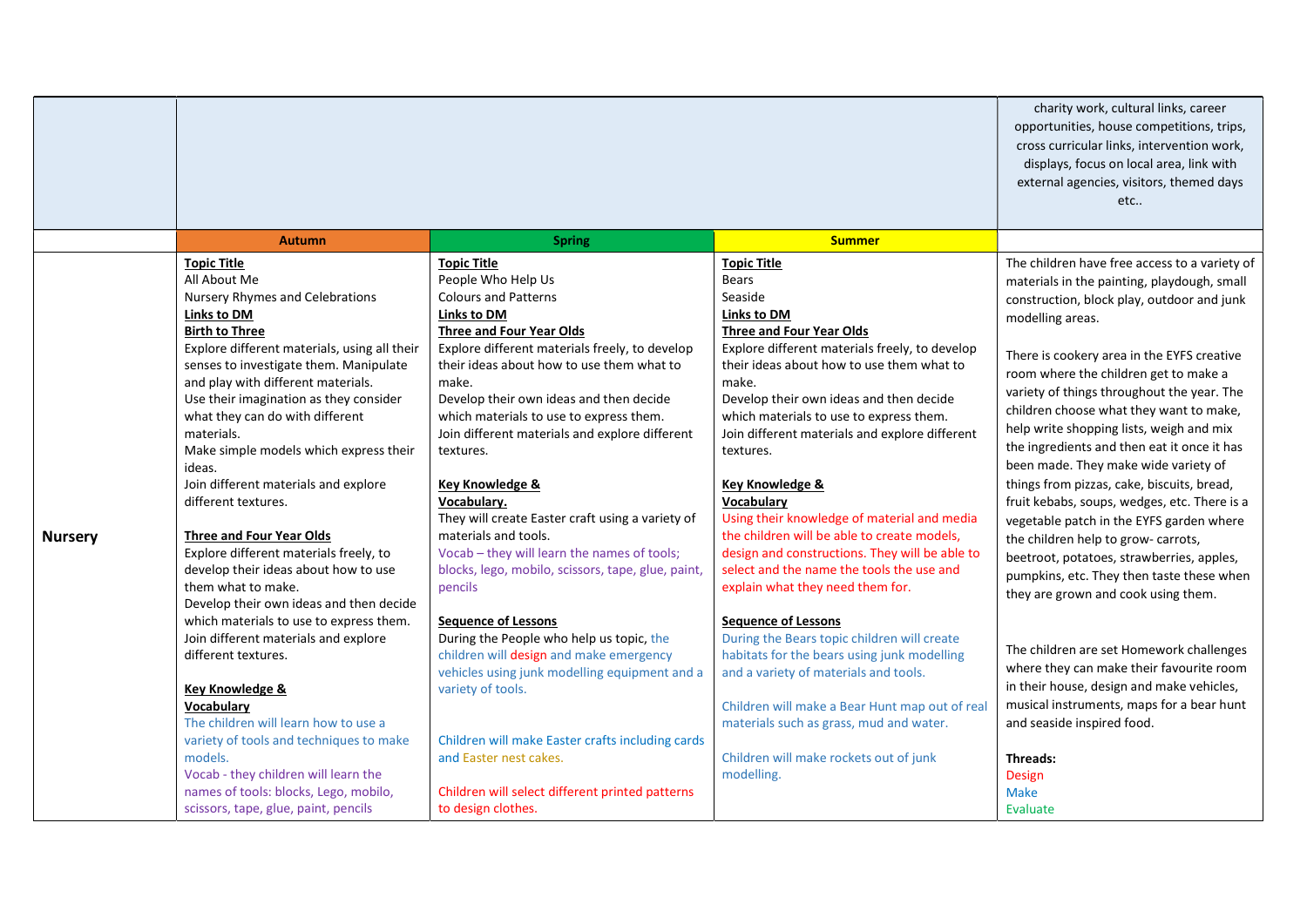|           | <b>Sequence of Lessons</b><br>Children will make houses from junk<br>modelling.<br>Children will make beds using junk<br>modelling and suitable materials based<br>on a comfortable bed for Ten in a Bed.<br>Children will build walls for Humpty<br>Dumpty to sit on and fall from.<br>Children will make diva lamps as part of<br>our work on Diwali.<br>Children will make Christmas crafts<br>including decorations, cards, and<br>calendars for the new year.                                  |                                                                                                                                                                                                                                                                                                                                                                                                                                         | The children will help to make sandwiches and<br>cakes for the teddy bear picnic.<br>The children will use play food to decide what<br>the teddy bears may like to eat at the picnic<br>and discuss healthy choices.<br>Children will make a hat to keep teddy dry,<br>discussing which materials keep teddy dry and<br>which materials were best for the hat at the<br>end of the shared experiment.<br>Children will make pirate ships and boats to<br>sail on the water during the Seaside topic.<br>Children will build sandcastles and explore<br>different structures they can build in wet sand.                                                                                               | <b>Cooking and Nutrition</b>                                                                                                                                                                                                                                                                                                                                                                                                                                                                                                                                                                                                                                                                                    |
|-----------|-----------------------------------------------------------------------------------------------------------------------------------------------------------------------------------------------------------------------------------------------------------------------------------------------------------------------------------------------------------------------------------------------------------------------------------------------------------------------------------------------------|-----------------------------------------------------------------------------------------------------------------------------------------------------------------------------------------------------------------------------------------------------------------------------------------------------------------------------------------------------------------------------------------------------------------------------------------|-------------------------------------------------------------------------------------------------------------------------------------------------------------------------------------------------------------------------------------------------------------------------------------------------------------------------------------------------------------------------------------------------------------------------------------------------------------------------------------------------------------------------------------------------------------------------------------------------------------------------------------------------------------------------------------------------------|-----------------------------------------------------------------------------------------------------------------------------------------------------------------------------------------------------------------------------------------------------------------------------------------------------------------------------------------------------------------------------------------------------------------------------------------------------------------------------------------------------------------------------------------------------------------------------------------------------------------------------------------------------------------------------------------------------------------|
| Reception | <b>Topic Title</b><br>Aut 1- Local Environment<br>Aut 2- Up in the Air<br><b>Links to DM</b><br><b>Children in Reception</b><br>• Create collaboratively, sharing ideas,<br>resources and skills.<br>• Explore, use and refine a variety of<br>artistic effects to express their ideas and<br>feelings.<br>Key Knowledge &<br>Vocabulary<br>The children will learn how to use a<br>variety of tools and techniques to make<br>models. these skills will be then used<br>during child-led learning. | <b>Topic Title</b><br>Spr 1- Changes<br>Spr 2- Tea Party<br>Links to DM<br><b>Children in Reception</b><br>• Create collaboratively, sharing ideas,<br>resources and skills.<br>• Explore, use and refine a variety of artistic<br>effects to express their ideas and<br>feelings.<br><b>Key Knowledge &amp;</b><br>Vocabulary<br>The children will explore joining materials<br>when making Easter hats.<br><b>Sequence of Lessons</b> | <b>Topic Title</b><br>Sum 1- Water and Under the Sea<br>Sum 2- Cooking and Growing<br><b>Links to ELG</b><br>• Safely use and explore a variety of materials,<br>tools and techniques, experimenting with<br>colour, design, texture, form and function.<br>• Share their creations, explaining the process<br>they have used;<br>• Make use of props and materials when role<br>playing characters in narratives and stories.<br>.PSED (DM)- Know and talk about the<br>different factors that support their overall<br>health and wellbeing:- healthy eating<br>Key Knowledge &<br><b>Vocabulary</b><br>The children will be able to show what they<br>have learnt of how to use media and material | The children have free access to a variety of<br>materials in the painting, playdough, small<br>construction, block play, outdoor and junk<br>modelling areas.<br>There is cookery area in the EYFS creative<br>room where the children get to make a<br>variety of things throughout the year. the<br>children choose what they want to make,<br>help write shopping lists, weigh and mix<br>the ingredients and then eat it once it has<br>been made. They make wide variety of<br>things from pizzas, cake, biscuits, bread,<br>fruit kebabs, soups, wedges, etc. There is a<br>vegetable patch in the EYFS garden where<br>the children help to grow- carrots,<br>beetroot, potatoes, strawberries, apples, |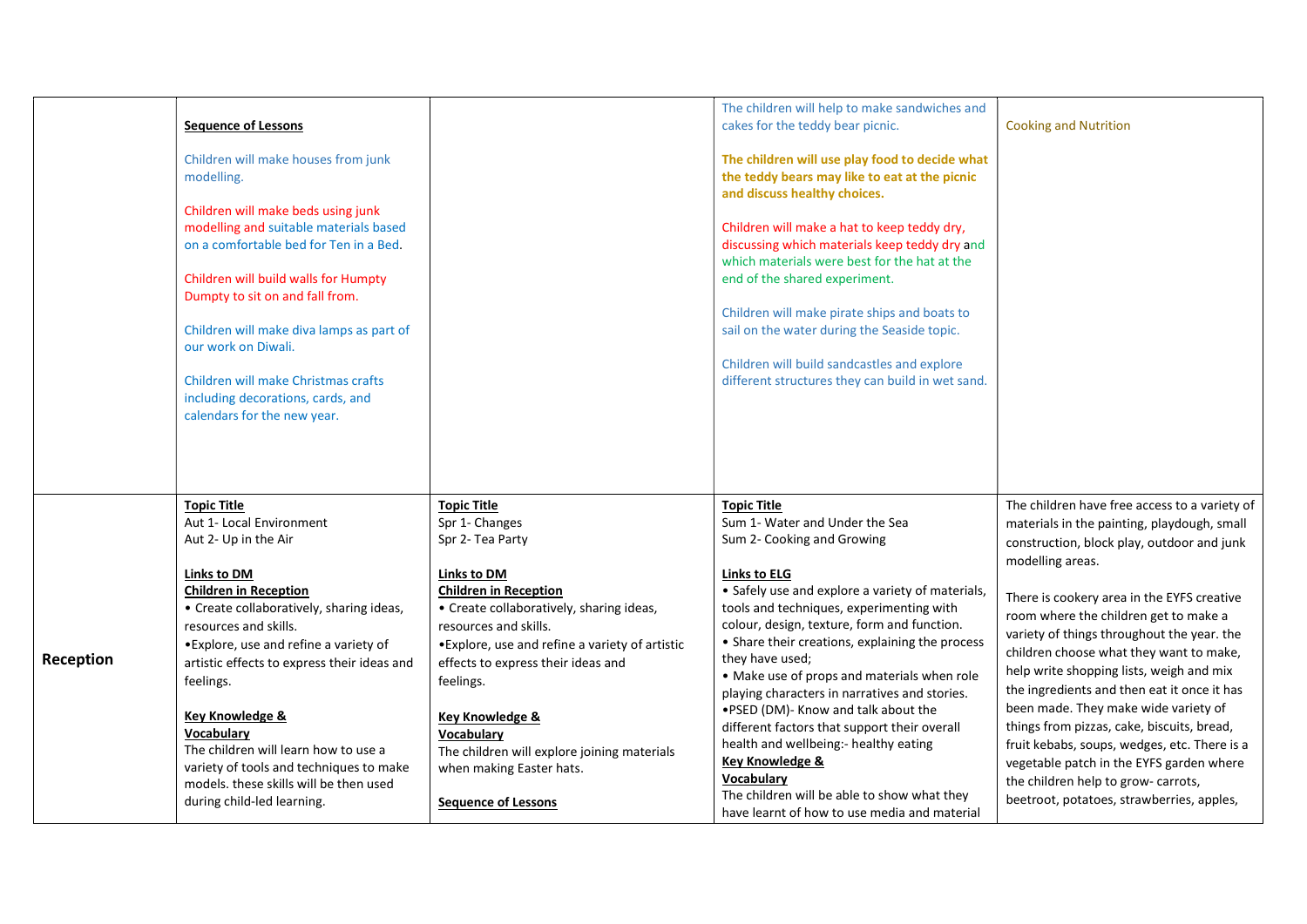|        | <b>Sequence of Lessons</b><br>When learning about People Who Help<br>us the children will work together to<br>build different emergency vehicles using<br>the large cardboard boxes.<br>When learning about Autumn the<br>children will learn about hedgehogs<br>hibernating and will make a home for the<br>hedgehog to go to sleep in, using a<br>variety of junk modelling/construction<br>toys.<br>When learning about Harvest, the<br>children make hedgehog bread.<br>How does this link /build on previous<br>learning?<br>Children are able to junk model in<br>Nursery during the teddy bears picnic<br>and seaside topics | When making Easter crafts and party hats the<br>children will explore different methods of<br>joining materials such as- cellotape, glue, split<br>pins.<br>During the topic- Tea Party the children make<br>a variety of food. They learn how to make a<br>simple sandwich, make cupcakes and jelly.<br>Extra- Making pizza when learning about<br>sharing in maths.<br>How does this link /build on previous<br>learning?<br>The children will have done Easter crafts in<br>Nursery and this is being developed with the<br>children being asked to join parts together. | and how to join and assemble them. They will<br>be able to show their own ideas using a variety<br>of techniques.<br><b>Sequence of Lessons</b><br>When reading the story Commotion in the<br>Ocean, the children will make 3D sea boxes.<br>They will use what they have learnt about<br>media and materials, and how to join them to<br>make their own sea scene.<br>Make pirate hats (The Night Pirates). Join the 2<br>pieces together using different materials<br>During the topic cooking and growing the<br>children learn how to cook and make a variety<br>of dishes. They use the potatoes from the<br>garden to make wedges and taste the<br>strawberries they have grown. When we go to<br>the fruit and vegetable farm, they pick some<br>produce to bring back to school and make<br>dishes with these such as vegetable soup and<br>fruit smoothies. | pumpkins, etc. They then taste these when<br>they are grown and cook using them.<br><b>Adaptations and Experiences</b><br>During Autumn 2 we go to Legoland and<br>explore using Lego to build models. During<br>the visit we tell the children about different<br>careers and explain how great the different<br>jobs are at Legoland and different<br>construction jobs.<br><b>Homework challenges-</b><br>Children to make a model of a vehicle they<br>see on their way to school during the Local<br>Environment topic.<br>Cooking and Growing topic challenge-to<br>make a recipe card or take photos and<br>write about what they have cooked/made<br>at home.<br>Threads:<br>Design<br>Make<br>Evaluate<br><b>Key Vocabulary</b><br><b>Cooking and Nutrition</b> |
|--------|-------------------------------------------------------------------------------------------------------------------------------------------------------------------------------------------------------------------------------------------------------------------------------------------------------------------------------------------------------------------------------------------------------------------------------------------------------------------------------------------------------------------------------------------------------------------------------------------------------------------------------------|-----------------------------------------------------------------------------------------------------------------------------------------------------------------------------------------------------------------------------------------------------------------------------------------------------------------------------------------------------------------------------------------------------------------------------------------------------------------------------------------------------------------------------------------------------------------------------|----------------------------------------------------------------------------------------------------------------------------------------------------------------------------------------------------------------------------------------------------------------------------------------------------------------------------------------------------------------------------------------------------------------------------------------------------------------------------------------------------------------------------------------------------------------------------------------------------------------------------------------------------------------------------------------------------------------------------------------------------------------------------------------------------------------------------------------------------------------------|--------------------------------------------------------------------------------------------------------------------------------------------------------------------------------------------------------------------------------------------------------------------------------------------------------------------------------------------------------------------------------------------------------------------------------------------------------------------------------------------------------------------------------------------------------------------------------------------------------------------------------------------------------------------------------------------------------------------------------------------------------------------------|
| Year 1 | <b>Topic Title</b><br>All About Me (Strengthening Structures<br>and Cooking and Nutrition)<br>Links to NC<br>Cut food safely<br>Make a simple plan<br>before making<br>Explain how they want to make their<br>product<br>Choose appropriate resources and tools                                                                                                                                                                                                                                                                                                                                                                     | <b>Topic Title</b><br>Animals (Free Standing Structures)<br>Links to NC<br>Choose appropriate resources and tools<br>Use own ideas to make something<br>Make a model stronger<br>Use templates and select from a range of tools<br>Explore and evaluate existing products                                                                                                                                                                                                                                                                                                   | <b>Topic Title</b><br>Holidays & Seasides (Sliders and Levers)<br>Links to NC<br>Design purposeful, functional and appealing<br>products<br>Choose an idea which they like themselves<br>Develop and communicate their ideas through<br>talking<br>Develop and communicate their ideas through<br>talking                                                                                                                                                                                                                                                                                                                                                                                                                                                                                                                                                            | <b>Adaptations and Experiences</b><br>At Kingsthorne we teach Nutrition and<br>Cooking in every year group to show the<br>importance of a healthy diet and the need<br>to cook fresh, healthy food.<br>In Y1 the children are able to visit the farm<br>and learn all about farm animals, jobs of<br>farmers.<br>In the Summer Term we create our own<br>beach day on our quad and the children get<br>to experience seaside games, an ice cream<br>van visits and they even splash around in                                                                                                                                                                                                                                                                            |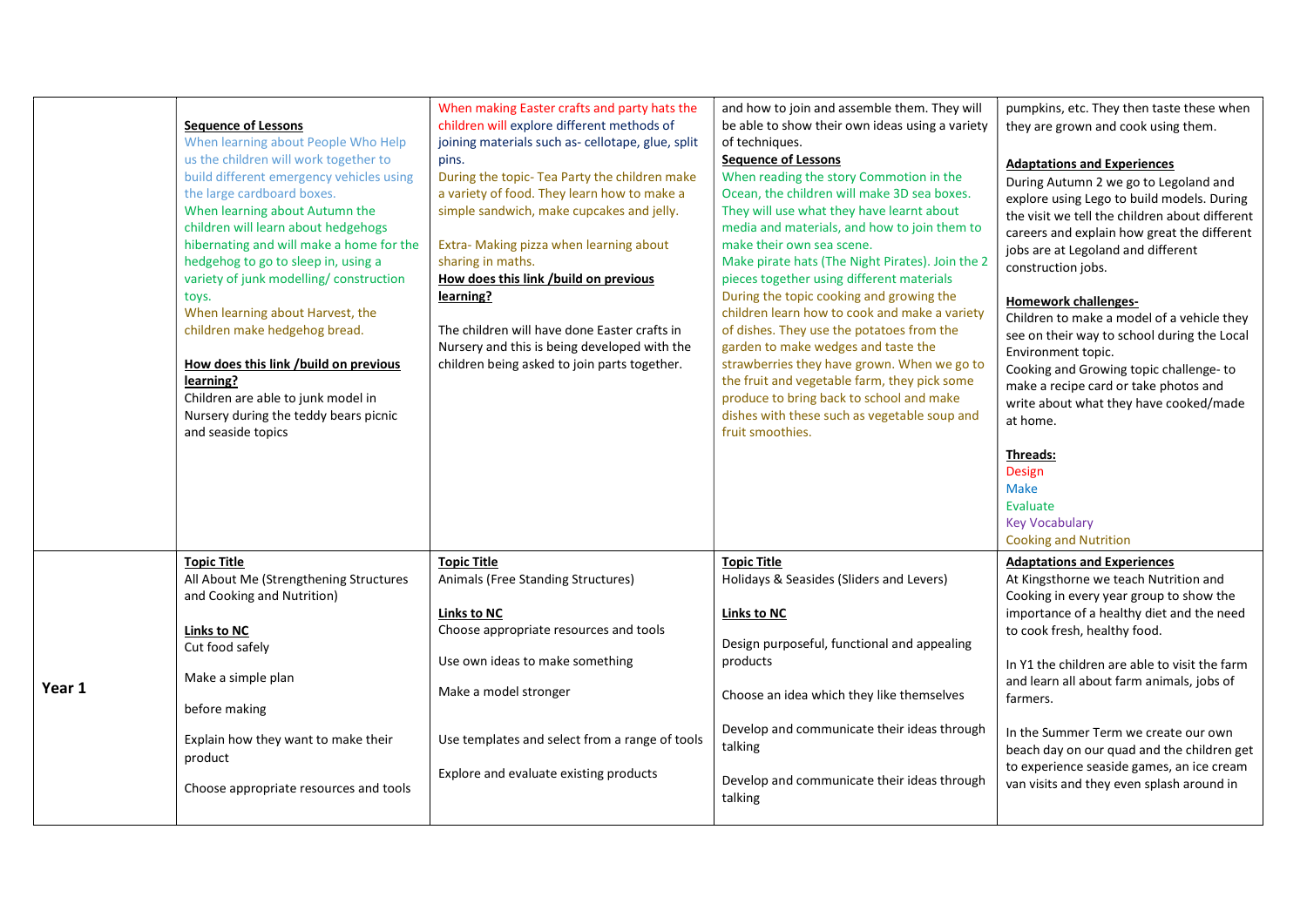| Use own ideas to make something             | Evaluate their own ideas against a success<br>criteria | Use templates and select from a range of tools     | paddling pools. This really brings the topic<br>to life. |
|---------------------------------------------|--------------------------------------------------------|----------------------------------------------------|----------------------------------------------------------|
| Make a model stronger                       |                                                        | Construct materials                                |                                                          |
|                                             |                                                        |                                                    |                                                          |
|                                             |                                                        |                                                    | Autumn - All About Me                                    |
|                                             |                                                        | Explore and evaluate existing products             | Practical literacy weekly - cooking and                  |
|                                             |                                                        |                                                    | creating story props.                                    |
|                                             |                                                        | Evaluate their own ideas against a success         | e.g. The Gingerbread Man (making                         |
|                                             |                                                        | criteria                                           | gingerbread men and story masks)                         |
|                                             |                                                        |                                                    | <b>Spring - Animals</b>                                  |
|                                             |                                                        |                                                    |                                                          |
|                                             |                                                        | Key Knowledge &                                    | Artist Visit (start of topic) - artist comes             |
|                                             | <b>Key Knowledge &amp;</b>                             | Vocabulary                                         | into school to work with each class to                   |
| <b>Key Knowledge &amp;</b>                  | Vocabulary                                             |                                                    | design, draw and create 3D animal models                 |
| Vocabulary                                  |                                                        | Assemble, design, design criteria, mechanism,      | using collage, which are displayed in the                |
| Cooking                                     | Client, design criteria, evaluation, net, stable,      | weak, structure, strong, table, net, model,        | classrooms.                                              |
| cut, chop, mix, slice, spread, grate, roll, | strong, weak, structure, windmill                      | template, sliders                                  |                                                          |
| weigh, pour, skewer                         |                                                        |                                                    | <b>Additional Curriculum Links through DT:</b>           |
| D&T                                         |                                                        |                                                    |                                                          |
| mold, model, shape, roll, texture, edit,    |                                                        |                                                    | $RE$ – Chinese New Year – making and                     |
|                                             |                                                        | <b>Sequence of lessons</b>                         | decorating Chinese lamps                                 |
| improve, paint                              | <b>Sequence of Lessons</b>                             | Design, make and evaluate a class information      | - Christmas - making calendars, cards                    |
|                                             | FREE STANDING STRUCTURE- (Link to a                    | book which uses leavers and sliders (Link to       | and Christmas crafts                                     |
| <b>Sequence of Lessons</b>                  | windmill- Kapow Y1)                                    | Humpty Dumpty moving picture- Kapow Y1)            | - Shrove Tuesday - making pancakes                       |
| <b>Cooking (Autumn 1)</b>                   |                                                        |                                                    |                                                          |
| L.O. I am learning to spread to make a      | L.O. I am learning to identify what                    | L.O. I am learning to identify sliders and levers  | <b>D&amp;T Curriculum Homework Links:</b>                |
| sandwich.                                   |                                                        | within books with moving parts.                    |                                                          |
|                                             | freestanding structure are already made                |                                                    | <b>All About Me</b>                                      |
| L.O. I am learning to slice to make fruit   | (children take photographs of school                   |                                                    | Design and make waterproof umbrella                      |
|                                             | playgrounds, walls, garden furniture, windmill)        | L.O. I can think of my own idea of a moving        | linked to Science.                                       |
| kebabs.                                     |                                                        | picture and sketch it out.                         |                                                          |
| D & T (Autumn 2)                            | L.O. I am learning different ways that a               |                                                    | Create a family tree-some children choose                |
| L.O. I am learning to design a house for    | structure can be assembled                             | L.O. I can select tools and cut levers and sliders | to do this as a 3D structure.                            |
| the three little pigs.                      | (teacher demonstration of straws and                   | which will move.                                   |                                                          |
|                                             | plasticines, matchsticks and bricks etc)               |                                                    | <b>Animals</b>                                           |
| L.O. I can choose the resources and tools   |                                                        | L.O. I can follow procedures safely when           | Design and make a 3D animal model.                       |
| I need for my house.                        |                                                        | creating my moving picture.                        |                                                          |
|                                             | L.O. I know what a windmill is                         |                                                    | Design and make a 3D animal habitat.                     |
| L.O. I can share my plan with an adult. I   |                                                        |                                                    |                                                          |
|                                             | L.O. I am learning to generate simple design           | L.O. I can say what I like and dislike about my    | <b>Threads</b>                                           |
| can explain verbally how I want to make     | criteria                                               | moving picture.                                    | Design (uses, purpose and ideas)                         |
| my house.                                   | L.O. I am learning to plan the order which my          |                                                    | State the purpose of the design                          |
|                                             | structure will be made                                 | L.O. I can use words to describe movement          | Generate own ideas for design                            |
|                                             |                                                        | (up, down, left, right, verticle, horizontal)      |                                                          |
|                                             | L.O. I am learning to select appropriate tools         |                                                    | Make (planning and practical skills &                    |
|                                             |                                                        |                                                    | techniques)                                              |
|                                             |                                                        |                                                    |                                                          |
|                                             |                                                        |                                                    |                                                          |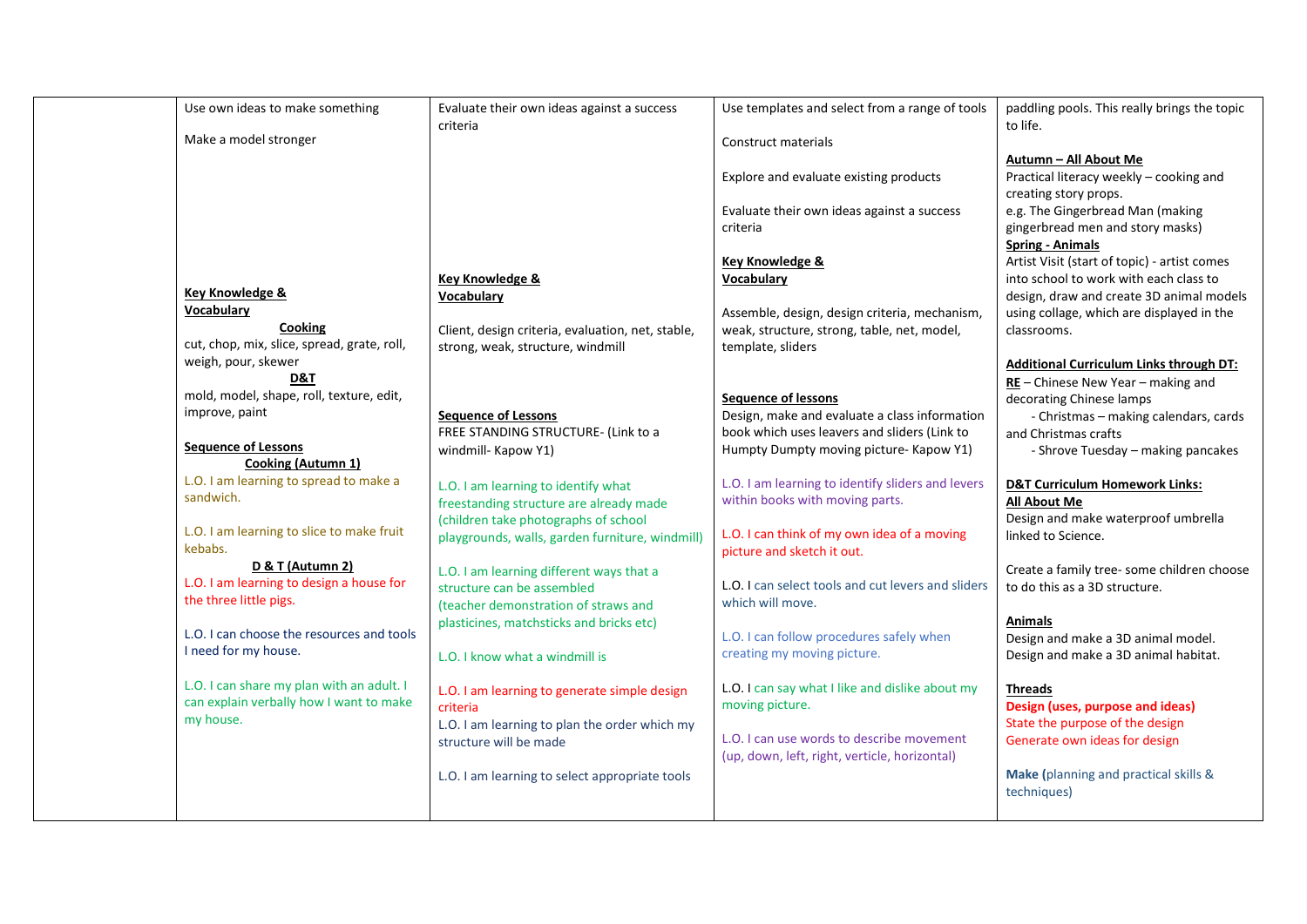| How does this link build on previous<br>learning?<br>Children explore junk modelling<br>independently during continuous<br>provision in EYFS - In year 1 we build on<br>this by encouraging the children to plan,<br>revise and up-level their designs in<br>specific/timetabled DT sessions. Children<br>are also given opportunities to discuss<br>their finished models and evaluate with<br>the class.<br>As a school we have decided to teach<br>cooking and nutrition in every year group<br>as we feel it is a necessary adaptation for<br>our community | L.O. I am able to talk about my design idea and<br>what I am making.<br>How does this link build on previous<br>learning?<br>In reception the children begin to learn how to<br>join materials with glue and tape, this builds<br>on those techniques and introduces split pins<br>and new materials.         | How does this link build on previous<br>learning?<br>Re-capping skills from Autumn term becoming<br>more adventurous with technique.<br>e.g. chopping vegetables into different shapes<br>and mixing different flavours of food together<br>(children choosing their own food<br>combinations).<br>(This will be linked to humpty dumpty-<br>resources saved to support)           | Begin to select from tools and explain why<br>they have chosen them<br>Follow procedures safely, use templates,<br>begin to measure and cut components and<br>use simple fixing materials e.g. paperclips,<br>glue and tape<br><b>Evaluate</b><br>Investigate what products are, what they<br>are made for and what materials they are<br>made from<br>Talk about their design ideas and what they<br>are making<br>Suggest how their final product could be<br>improved at a basic level<br><b>Technical Knowledge</b><br>Understand about the movement of simple<br>mechanisms (levers and sliders)<br>Begin to know ways to make structures<br>stronger and more stable<br>Design and make a free standing structure<br><b>Cooking and Nutrition</b><br>Know where food comes from<br>Prepare simple dishes safely and<br>hygienically (without using heat sources)<br>Use techniques such as cutting and mixing |
|-----------------------------------------------------------------------------------------------------------------------------------------------------------------------------------------------------------------------------------------------------------------------------------------------------------------------------------------------------------------------------------------------------------------------------------------------------------------------------------------------------------------------------------------------------------------|---------------------------------------------------------------------------------------------------------------------------------------------------------------------------------------------------------------------------------------------------------------------------------------------------------------|------------------------------------------------------------------------------------------------------------------------------------------------------------------------------------------------------------------------------------------------------------------------------------------------------------------------------------------------------------------------------------|---------------------------------------------------------------------------------------------------------------------------------------------------------------------------------------------------------------------------------------------------------------------------------------------------------------------------------------------------------------------------------------------------------------------------------------------------------------------------------------------------------------------------------------------------------------------------------------------------------------------------------------------------------------------------------------------------------------------------------------------------------------------------------------------------------------------------------------------------------------------------------------------------------------------|
| <b>Topic Title</b><br>Transport (axles and wheels)<br>Links to NC<br>Design functional, purposeful products<br>Select from a range of tools<br>Evaluate their own ideas<br>Year <sub>2</sub><br>Explore and use mechanisms such as<br>axles<br><b>Key Knowledge &amp;</b><br><b>Vocabulary</b><br>Axle, wheel, chassis, mechanism, attach,<br>moving parts                                                                                                                                                                                                      | <b>Topic Title</b><br>Around the World (cooking and Nutrition)<br><b>Links to NC</b><br>Generate and draw out their own ideas<br>Select their own ingredients<br>Explore and evaluate existing products<br><b>Key Knowledge &amp;</b><br>Vocabulary<br>Cut, chop, slice, mix, purposeful, spread,<br>decorate | <b>Topic Title</b><br>Houses and Homes (Textiles)<br><b>Links to NC</b><br>Design appealing products<br>Use a range of materials including textiles<br>Explore a range of existing products<br>Evaluate own product<br><b>Key Knowledge &amp;</b><br>Vocabulary<br>Textiles, materials, attach, running stitch,<br>template, accurate, fabric, knot, pouch, sew,<br>shape, stencil | <b>Adaptations and Experiences</b><br>In Y2 the children are shown how close<br>factories are which design and make<br>vehicles using Google Earth. They are also<br>shown a virtual tour of inside the<br>Birmingham Landrover through Youtube.<br>We want children to be exposed to as<br>many different careers as possible from a<br>young age.<br>In Y2 we visit Avon Croft Museum of<br>bulding and learn all about structures and<br>how houses used to be built.                                                                                                                                                                                                                                                                                                                                                                                                                                            |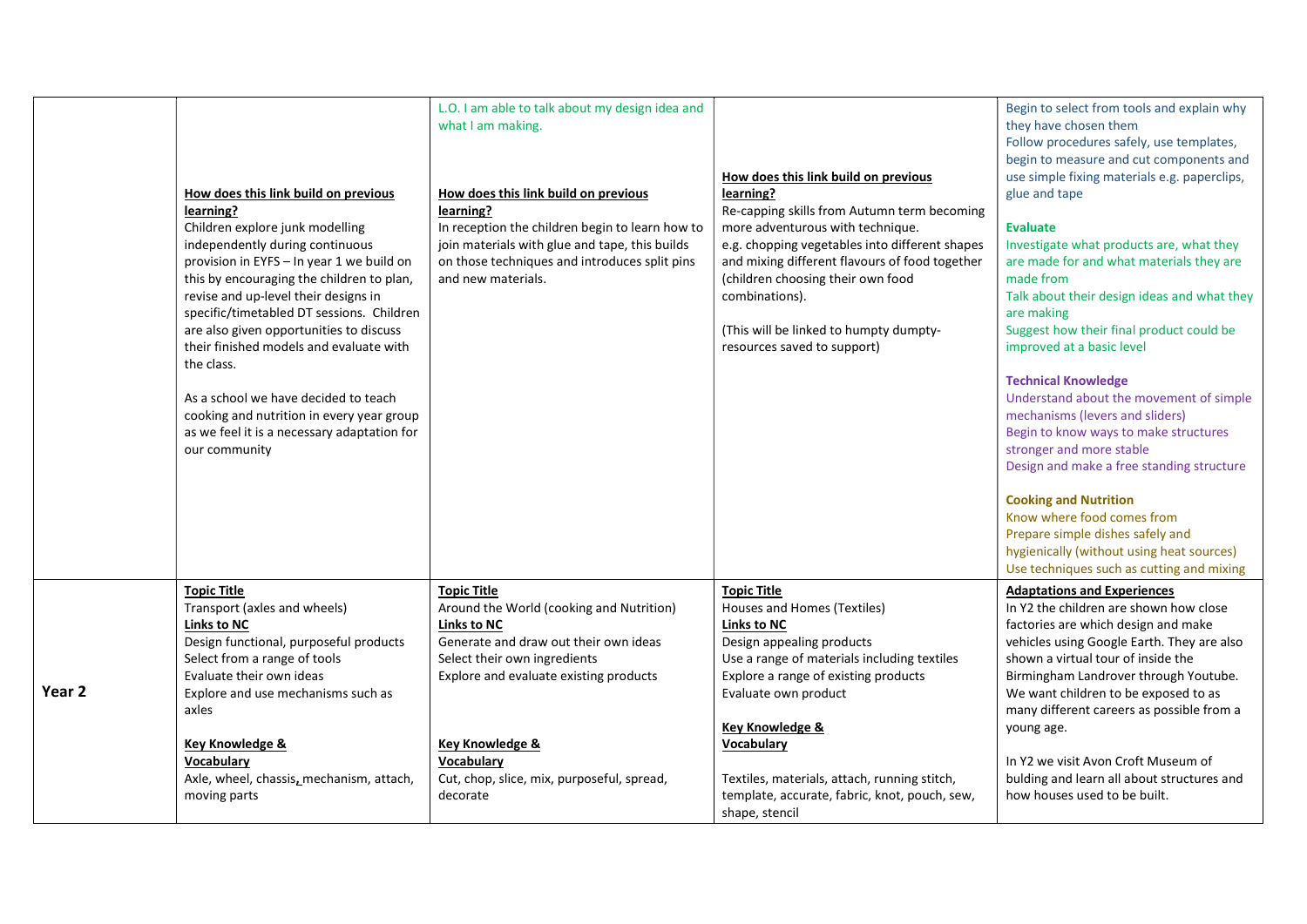| <b>Sequence of Lessons</b><br>Design and produce a vehicle including<br>moving parts                                                                                | <b>Sequence of Lessons</b><br>Design and make a healthy picnic including<br>pizza                                                                                                                      | <b>Sequence of Lessons -</b><br>Design and produce pouch (linked to Kapow<br>Y2)                                                                                           | We visit the Think Tank and this allows<br>children to see design in action. They<br>experience vehicles and how they move<br>too.             |
|---------------------------------------------------------------------------------------------------------------------------------------------------------------------|--------------------------------------------------------------------------------------------------------------------------------------------------------------------------------------------------------|----------------------------------------------------------------------------------------------------------------------------------------------------------------------------|------------------------------------------------------------------------------------------------------------------------------------------------|
| L.O. I am learning to investigate moving<br>parts of vehicles including axles and<br>wheels<br>L.O. I am learning to explore and evaluate                           | L.O. I am learning to refine my skills of<br>chopping, slicing and peeling to make a pizza<br>L.O. I can weigh the amount of toppings<br>needed using balancing scales                                 | L.O. I am learning to use a running stitch<br>L.O. I can generate my own ideas for a pouch<br>L.O. I can select from a range of materials,                                 | We teach Nutrition and Cooking in every<br>year group to show the importance of a<br>healthy diet and the need to cook fresh,<br>healthy food. |
| existing vehicles considering who is the<br>intended user                                                                                                           | L.O. I can name and identify foods within the 5<br>food groups (linked to Science)                                                                                                                     | fabrics and threads<br>L.O. I can use a pattern to measure, mark out                                                                                                       | <b>Curriculum Links:</b><br>RE: make a diva for diwali. Making Chinese                                                                         |
| L.O. I am learning to generate my own<br>ideas when designing a vehicle                                                                                             | L.O. I am learning to identify different foods<br>and talk about if they are healthy                                                                                                                   | and cut materials<br>L.O. I can assemble and join materials using a                                                                                                        | lanterns/ dragons<br><b>Geography:</b> Transport and Houses and<br>Homes                                                                       |
| L.O. I am learning to use and select from<br>a range of tools including hacksaws,<br>bench hooks and masking tape to join                                           |                                                                                                                                                                                                        | running stitch<br>L.O. I can use finishing techniques such as                                                                                                              | Science: Healthy Diets and Nutrition<br><b>Threads</b>                                                                                         |
| and assemble<br>L.O. I am learning to build a vehicle                                                                                                               |                                                                                                                                                                                                        | adding sequins or buttons<br>L.O. I can talk about and make changes to my                                                                                                  | Design<br>State the purpose of design and intended<br>user                                                                                     |
| safely, exploring how to make it stronger<br>L.O. I can suggest improvements to my                                                                                  |                                                                                                                                                                                                        | design as I make<br>L.O. I am learning to thread a needle                                                                                                                  | Generate own ideas for design by drawing<br>on own experiences and reading                                                                     |
| vehicle<br>How does it link to previous learning?                                                                                                                   | How does this link build on previous<br>learning?                                                                                                                                                      | How does this link build on previous<br>learning?                                                                                                                          | <b>Make</b><br>Select from a range of materials and<br>components according to their<br>characteristics<br>Follow procedures safely            |
| In Y1 children are taught about levers<br>and sliders and axles and wheels will<br>develop their technical understanding<br>further of joining materials and making | Cutting, chopping, spreading, slicing is taught<br>in Y1. The children develop this by generating<br>their own ideas of what to cut, slice, chop in a<br>pizza and begin to use a heat source with the | Children have been taught about different<br>paint strokes in art and will apply this<br>knowledge when using fabric paint for<br>finishing techniques. Children will have | Use and make own templates<br>Measure, mark out, cut and shape<br>materials<br>Assemble, join and combine materials                            |
| products move                                                                                                                                                       | aid of a teacher<br>The children have been taught in Science                                                                                                                                           | experiences threading beads.                                                                                                                                               | Use temporary and permanent fixings e.g.<br>paperclips, tape, glue, staples<br>Use finishing techniques to products                            |
|                                                                                                                                                                     | about healthy eating and use the knowledge<br>to design a healthy picnic                                                                                                                               |                                                                                                                                                                            | Evaluate                                                                                                                                       |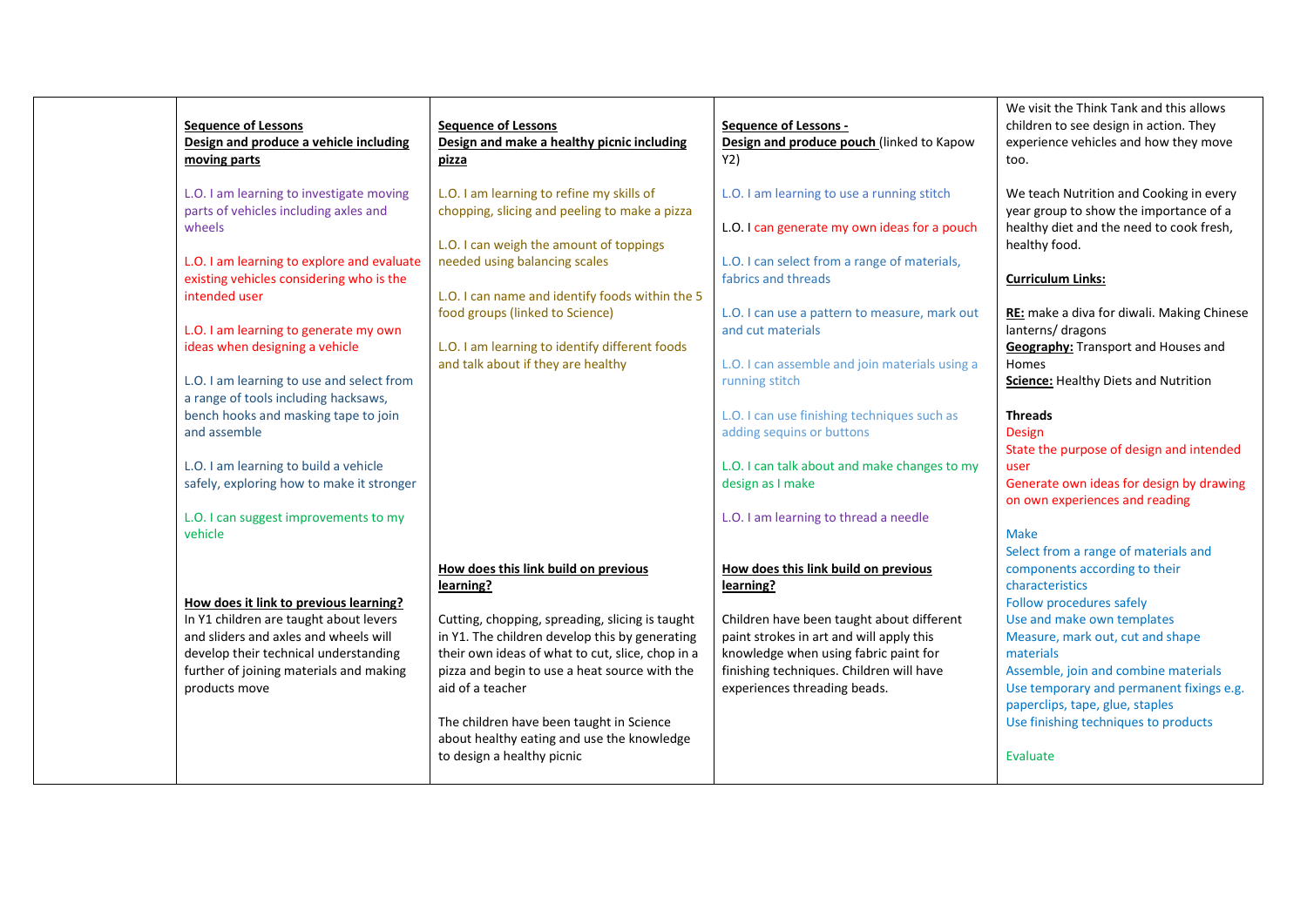|                   |                                                                                                                                                                                                                                                             |                                                                                                                                                                                                                                       |                                                                                                                                                                                                                                                   | Investigate what products are already out,<br>who they are intended for, how they are<br>made and what materials are used<br>Talk about and make simple judgements<br>about their product against design criteria<br>Suggest improvements to their product<br>Evaluate the products and materials used<br><b>Technical Knowledge</b><br>Understand about the simple working<br>characteristics of materials and<br>components<br>Understand about the movement of simple<br>mechanisms including wheels and axles<br>Know the correct technical vocabulary for<br>the projects that they are undertaking<br><b>Cooking and Nutrition</b><br>Use appropriate equipment to weigh and<br>measure ingredients<br>Name and sort foods into five food groups<br>and everyone should have 5 portions of<br>fruit and vegetables a day<br>Prepare simple dishes safely and<br>hygienically |
|-------------------|-------------------------------------------------------------------------------------------------------------------------------------------------------------------------------------------------------------------------------------------------------------|---------------------------------------------------------------------------------------------------------------------------------------------------------------------------------------------------------------------------------------|---------------------------------------------------------------------------------------------------------------------------------------------------------------------------------------------------------------------------------------------------|------------------------------------------------------------------------------------------------------------------------------------------------------------------------------------------------------------------------------------------------------------------------------------------------------------------------------------------------------------------------------------------------------------------------------------------------------------------------------------------------------------------------------------------------------------------------------------------------------------------------------------------------------------------------------------------------------------------------------------------------------------------------------------------------------------------------------------------------------------------------------------|
| Year <sub>3</sub> | <b>Topic Title</b><br>Italy and the Romans (Levers and<br>Linkages/ pneumatic systems)<br><b>Links to NC</b><br>Investigate and analyse a range of<br>existing products.<br>Use research and develop design criteria<br>to inform the design of innovative, | <b>Topic Title</b><br>Stone Age (textiles-Stoneage cushion)<br>Links to NC<br>Investigate and analyse a range of existing<br>products.<br>Use research and develop design criteria to<br>inform the design of innovative, functional, | <b>Topic Title</b><br>Field to fork (cooking and nutrition)<br>Links to NC<br>Understand and apply the principles of a<br>healthy and varied diet.<br>Cook a range of savoury dishes so that they<br>can feed themselves and others a healthy and | <b>Adaptations and Experiences</b><br>In Y3 we invite a real Roman Soldier into<br>school and the children learn about their<br>weapons and the history of Rome in a<br>really fun way.<br>The children are taken to experience Den<br>Building at Sarehole Mill, where they revisit<br>strengthening structures taught in Y1                                                                                                                                                                                                                                                                                                                                                                                                                                                                                                                                                      |
|                   | functional, appealing products that are fit<br>for purpose.<br>generate, develop, model and<br>communicate their ideas through<br>discussion and annotated sketches.                                                                                        | appealing products that are fit for purpose.<br>generate, develop, model and communicate<br>their ideas through discussion and annotated<br>sketches.                                                                                 | varied diet.<br>Become competent in a range of cooking<br>techniques.                                                                                                                                                                             | We teach Nutrition and Cooking in every<br>year group to show the importance of a<br>healthy diet and the need to cook fresh,<br>healthy food.                                                                                                                                                                                                                                                                                                                                                                                                                                                                                                                                                                                                                                                                                                                                     |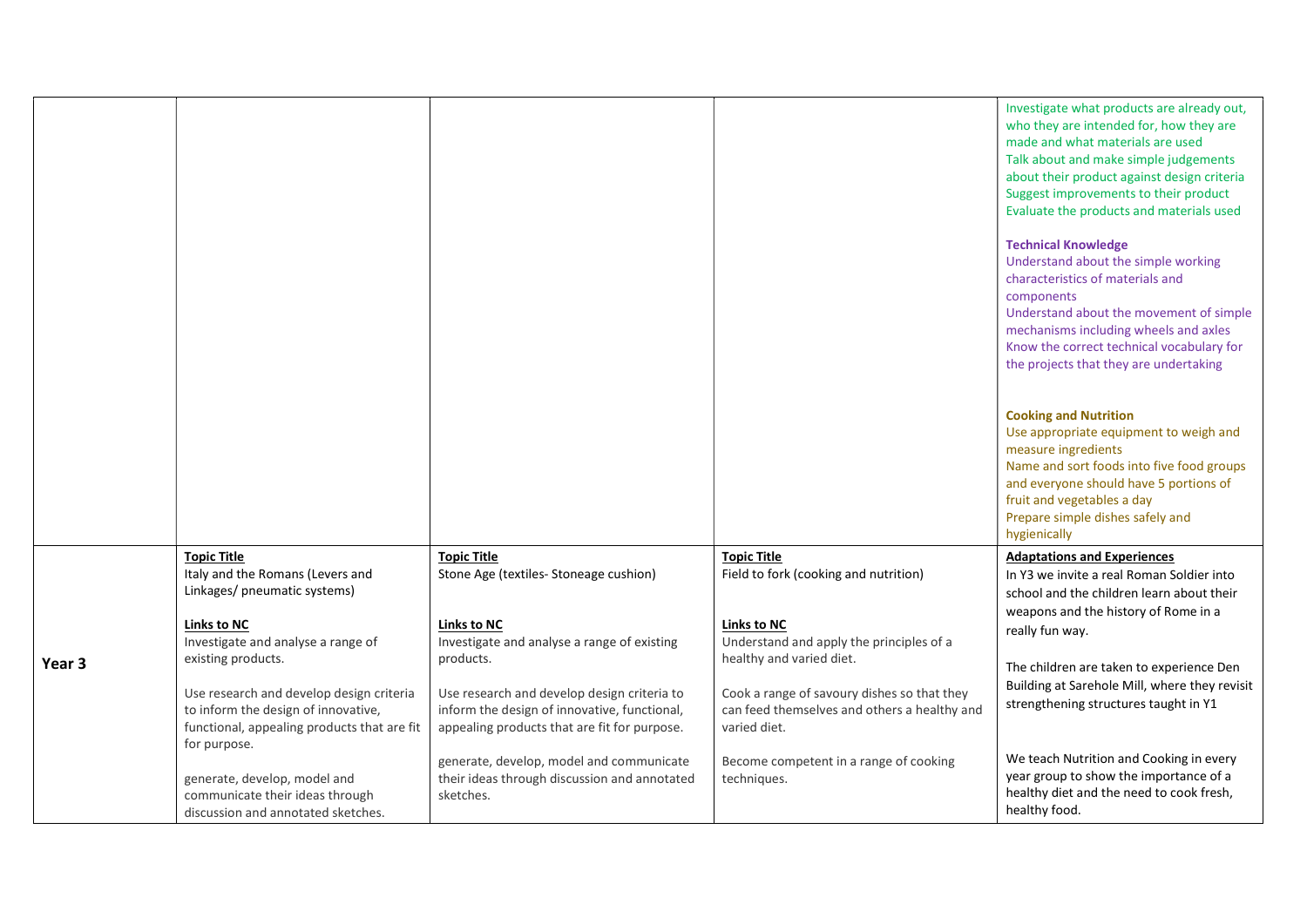| Select from and use a wider range of<br>tools and equipment to perform practical<br>tasks accurately.<br>Select from and use a wider range of<br>materials and components, including<br>construction materials and textiles,                                   | Select from and use a wider range of tools and<br>equipment to perform practical tasks<br>accurately.<br>Select from and use a wider range of materials<br>and components, including construction<br>materials and textiles, according to their<br>functional properties and aesthetic qualities.  | Understand the source, seasonality and<br>characteristics of a broad range of ingredients.                                                                                                                                                                          | In Y3 we introduce real life fashion<br>designers during the Spring term and show<br>the children Youtube videos of catwalks<br>and how designing clothing and home<br>furnishings is very important.                                                                           |
|----------------------------------------------------------------------------------------------------------------------------------------------------------------------------------------------------------------------------------------------------------------|----------------------------------------------------------------------------------------------------------------------------------------------------------------------------------------------------------------------------------------------------------------------------------------------------|---------------------------------------------------------------------------------------------------------------------------------------------------------------------------------------------------------------------------------------------------------------------|---------------------------------------------------------------------------------------------------------------------------------------------------------------------------------------------------------------------------------------------------------------------------------|
| according to their functional properties<br>and aesthetic qualities.<br>Understand and use mechanical systems<br>in their products.<br>Apply understanding of how to                                                                                           | Apply understanding of how to strengthen,<br>stiffen and reinforce more complex structures.<br>Evaluate their ideas and products against their<br>own design criteria and consider the views of<br>others to improve their work.                                                                   |                                                                                                                                                                                                                                                                     | <b>Curriculum Links:</b><br>$RE$ – Hinduism – making and decorating<br>Diwali lamps.                                                                                                                                                                                            |
| strengthen, stiffen and reinforce more<br>complex structures.<br>Evaluate their ideas and products against<br>their own design criteria and consider the<br>views of others to improve their work.                                                             |                                                                                                                                                                                                                                                                                                    |                                                                                                                                                                                                                                                                     | Inspire:<br>Designing and making Christmas card and<br>calendars.<br>Threads                                                                                                                                                                                                    |
| <b>Key Knowledge &amp; Vocabulary</b><br>Exploded diagram, function, input,<br>linkages, mechanism, output, net, pivot,<br>pneumatic system, thumbnail sketch<br><b>Sequence of Lessons</b><br>LEVERS AND LINKAGES: I can create a<br>pneumatic toy (Kapow K3) | Key Knowledge & Vocabulary<br>investigate, textile, material, needle, thread,<br>sew, running stich, finishing knot, evaluate<br><b>Sequence of Lessons</b><br>3D TEXTILE PRODUCT: I can create a Stone<br>Age design on a cushion (see Y3 Kapow)<br>L.O. I am learning to investigate cushions by | <b>Key Knowledge &amp; Vocabulary</b><br>balanced diet, carbohydrates, protein, fruit<br>and vegetables, dairy, fats, chop, mix, slice,<br>grate, weigh, pour<br><b>Sequence of Lessons</b><br>L.O. I can explain what different types of<br>nutrients humans need. | Design<br>Use research and design criteria to inform<br>the design of a functional, appealing<br>product that is fit for purpose<br>Generate and develop their ideas through<br>discussion and annotated sketches<br><b>Make</b><br>Select tools and equipment suitable for the |
| L.O. I am learning to investigate other<br>products which use pneumatic systems<br>LO: I know that mechamisms work                                                                                                                                             | considering how they are made and what<br>materials are used<br>L.O. I can generate my own ideas for a cushion                                                                                                                                                                                     | L.O. I can identify which nutrient group food<br>belongs to and design a balanced meal.<br>L.O. I know which foods are seasonal in the UK                                                                                                                           | task and explain why they have chosen<br>these tools<br>Follow procedures for safety                                                                                                                                                                                            |
| together to create motion<br>L.O. I am learning to develop design<br>criteria from a design brief                                                                                                                                                              | investigating which materials is best for the<br>purpose<br>L.O. I am learning to cross stitch                                                                                                                                                                                                     | L.O. I can measure using grams to make a<br>traditional British fruit crumble                                                                                                                                                                                       | Mark, measure, cut and shape materials<br>and components with some accuracy                                                                                                                                                                                                     |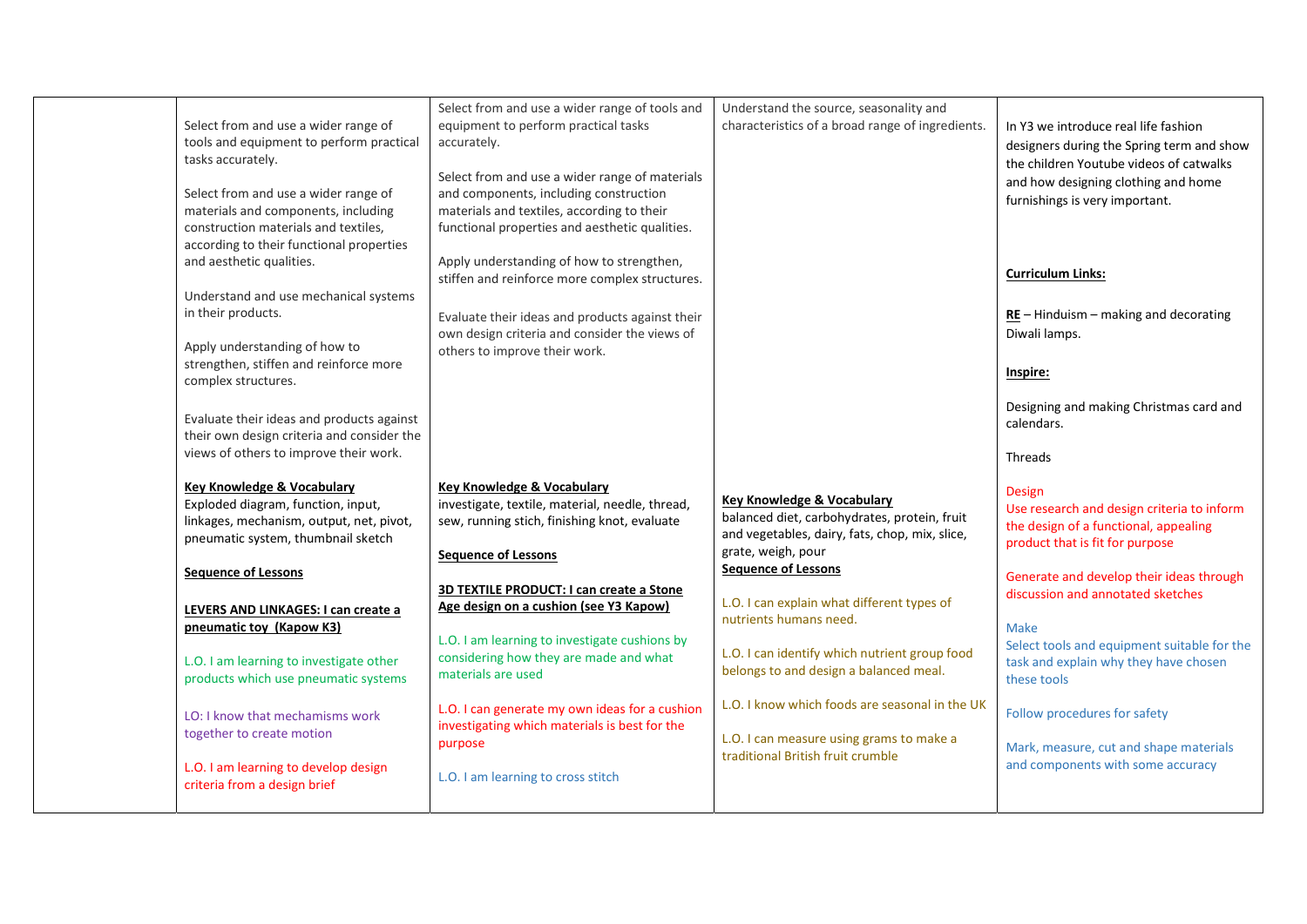|        | I am learning to draw an annotated<br>sketch, thumbnail sketches or annotated<br>diagrams<br>L.O. I am learning to mark, measure, cut<br>and shape my card<br>L.O. I am learning to assemble and join<br>the card so that it moves accurately<br>L.O. I am learning to consider the views<br>of others to refine my product<br>How does this link build on previous<br>learning?<br>Y1: identify sliders and levers within<br>books with moving parts, cut levers and<br>sliders which will move and say what I<br>like and dislike about my moving picture.<br>In Y2 children learn how to move vehicles<br>with axles and wheels. | L.O. I can use a pattern to measure, mark out<br>and cut materials<br>LO: I am learning applique technique<br>L.O. I can assemble and join materials using a<br>running stitch and finishing knot.<br>L.O. I am learning to use a paper template<br>L.O. I can use finishing techniques such as<br>paint and attaching buttons, beads or fringe.<br>L.O. I can talk about and make changes to my<br>design as I make.<br>How does this link build on previous<br>learning?<br>Y2: in Y2 the children will have been<br>introduced to the running stitch and this topic<br>follows on with cross stitch and applique<br>techniques | L.O. I follow a recipe to make a rice dish safely<br>and hygienically<br>How does this link build on previous<br>learning?<br>Y2: refine skills of chopping, slicing and<br>peeling, weigh using balancing scales and<br>identify foods within the 5 food groups                                                                                                                                                                       | Assemble and join materials with some<br>accuracy and begin to use finishing<br>techniques<br>Evaluate<br>Investigate how well other products have<br>been made and designed and why certain<br>materials were used<br>Identify the strengths and weaknesses of<br>their product and consider the views of<br>others<br><b>Technical Knowledge</b><br>Understand how levers or linkages create<br>movement<br>Understand how to make strong, stiff shell<br>structures<br>Know that a single fabric shape can be used<br>to make a 3D textile product<br>Know how to prepare and cook dishes<br>safely and hygienically including heat<br>sources<br>Measure using grams<br>Follow a recipe |
|--------|-------------------------------------------------------------------------------------------------------------------------------------------------------------------------------------------------------------------------------------------------------------------------------------------------------------------------------------------------------------------------------------------------------------------------------------------------------------------------------------------------------------------------------------------------------------------------------------------------------------------------------------|-----------------------------------------------------------------------------------------------------------------------------------------------------------------------------------------------------------------------------------------------------------------------------------------------------------------------------------------------------------------------------------------------------------------------------------------------------------------------------------------------------------------------------------------------------------------------------------------------------------------------------------|----------------------------------------------------------------------------------------------------------------------------------------------------------------------------------------------------------------------------------------------------------------------------------------------------------------------------------------------------------------------------------------------------------------------------------------|---------------------------------------------------------------------------------------------------------------------------------------------------------------------------------------------------------------------------------------------------------------------------------------------------------------------------------------------------------------------------------------------------------------------------------------------------------------------------------------------------------------------------------------------------------------------------------------------------------------------------------------------------------------------------------------------|
| Year 4 | <b>Topic Title</b><br>Rainforests- (making a pavillion based on<br>endangered rainforest animals-linked to<br>Kapow)<br><b>Links to NC</b><br>Design purposeful, functional, appealing<br>products for themselves and other users<br>based on design criteria<br>Produce a plan and explain it<br>Evaluate products for their purpose and<br>appearance                                                                                                                                                                                                                                                                             | <b>Topic Title</b><br>Ancient Greece- (making the best biscuits-<br>linked to Kapow)<br><b>Links to NC</b><br>Use research and develop design criteria to<br>inform the design of appealing products that<br>are fit for purpose<br>Generate, develop, model and communicate<br>their ideas through talking, drawing and<br>templates                                                                                                                                                                                                                                                                                             | <b>Topic Title</b><br>Electricity (science)-(Linked to Kapow-making<br>a torch)<br><b>Links to NC</b><br>Use research and develop design criteria to<br>inform the design of innovative, functional,<br>appealing products that are fit for purpose,<br>aimed at particular individuals or groups ?<br>generate, develop, model and communicate<br>their ideas through discussion, annotated<br>sketches, cross-sectional and exploded | <b>Adaptations and Experiences</b><br>During our Rainforest topic we visit<br>Cadburies World. The children are taught<br>about the history of Chocolate, how it is<br>make and packaging. This experience opens<br>up the children's minds even more about<br>careers and how products are actually<br>produced.<br>We allow parents to be involved in our<br>designs during INSPIRE workshops where<br>we design and create masks<br>We teach Nutrition and Cooking in every<br>year group to show the importance of a                                                                                                                                                                    |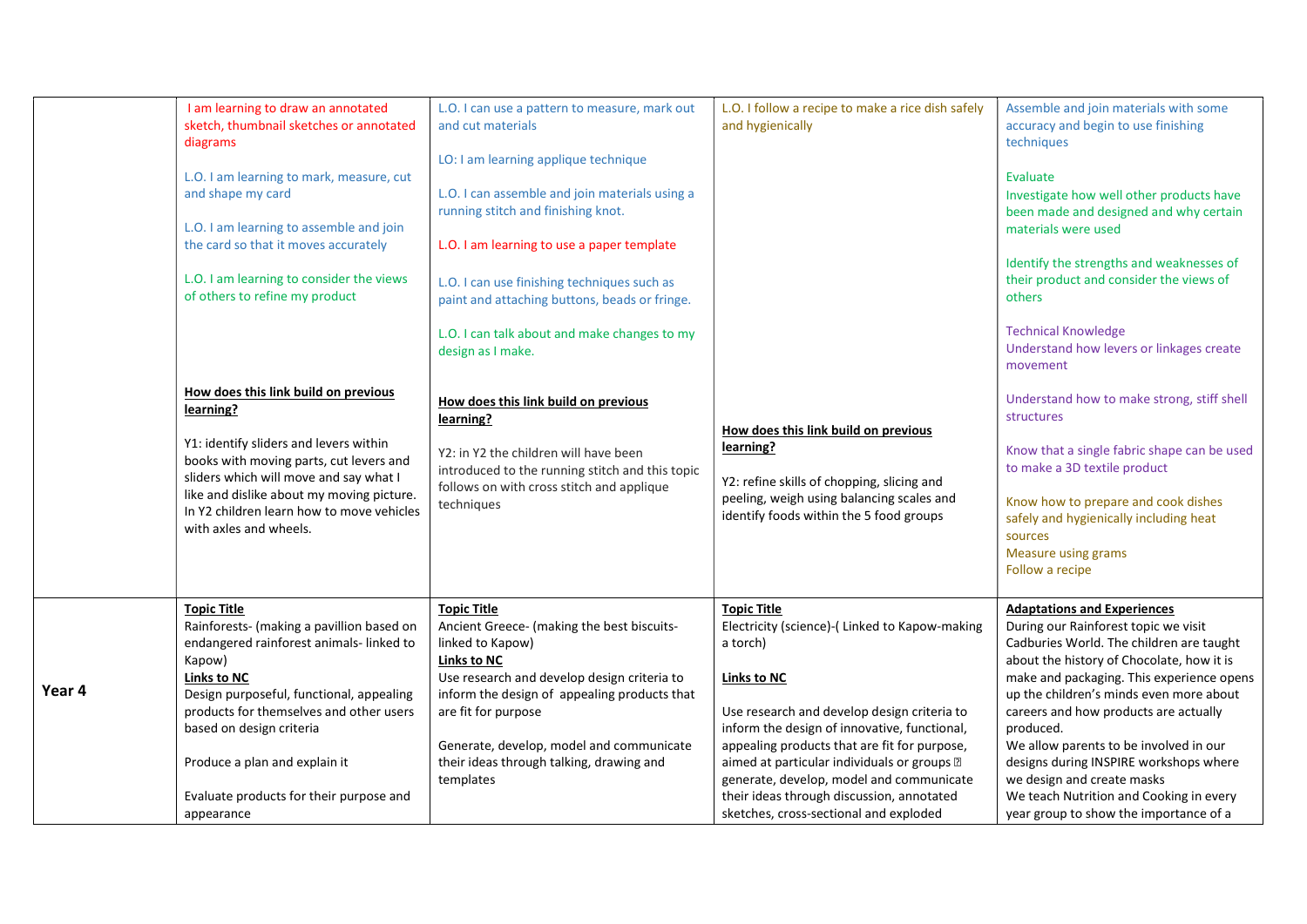| food                            | Present a product in an interesting way<br>Be both hygienic and safe when using | Select from and use a wide range of materials<br>and components, including ingredients,<br>according to their characteristics<br>Use ideas from other people when they are<br>designing<br>Produce a plan and explain it<br>Evaluate and suggest improvements for their<br>designs<br>Persevere and adapt their work when their<br>original ideas do not work | diagrams, prototypes, pattern pieces and<br>computer-aided design<br>Select from and use a wider range of tools and<br>equipment to perform practical tasks [for<br>example, cutting, shaping, joining and<br>finishing], accurately<br>Select from and use a wider range of materials<br>and components, including construction<br>materials, textiles and ingredients, according<br>to their functional properties and aesthetic<br>qualities<br>Evaluate their ideas and products against their<br>own design criteria and consider the views of<br>others to improve their work | healthy diet and the need to cook fresh,<br>healthy food.<br>In Y4 we do lots of work with charities<br>including a McMillan Coffee morning. The<br>children get to make their own biscuits and<br>cakes during DT to sell for charilty.<br><b>Curriculum Links:</b><br>Autumn<br>Visit to Cadbury world to see how<br>chocolate is made- we link this to our<br>budgetting and packaging chalenges in<br>Spring term |
|---------------------------------|---------------------------------------------------------------------------------|---------------------------------------------------------------------------------------------------------------------------------------------------------------------------------------------------------------------------------------------------------------------------------------------------------------------------------------------------------------|-------------------------------------------------------------------------------------------------------------------------------------------------------------------------------------------------------------------------------------------------------------------------------------------------------------------------------------------------------------------------------------------------------------------------------------------------------------------------------------------------------------------------------------------------------------------------------------|-----------------------------------------------------------------------------------------------------------------------------------------------------------------------------------------------------------------------------------------------------------------------------------------------------------------------------------------------------------------------------------------------------------------------|
| <b>Key Knowledge &amp;</b>      |                                                                                 | <b>Key Knowledge &amp;</b>                                                                                                                                                                                                                                                                                                                                    | Key Knowledge &                                                                                                                                                                                                                                                                                                                                                                                                                                                                                                                                                                     | History                                                                                                                                                                                                                                                                                                                                                                                                               |
| Vocabulary                      |                                                                                 | Vocabulary                                                                                                                                                                                                                                                                                                                                                    | Vocabulary                                                                                                                                                                                                                                                                                                                                                                                                                                                                                                                                                                          | Learn about the Mayans and the                                                                                                                                                                                                                                                                                                                                                                                        |
| <b>Sequence of Lessons</b>      |                                                                                 | Recipe, adapt, budget, equipment, evaluation,                                                                                                                                                                                                                                                                                                                 | design, create, evaluate, improve, materials,                                                                                                                                                                                                                                                                                                                                                                                                                                                                                                                                       | importance of chocolate                                                                                                                                                                                                                                                                                                                                                                                               |
| Pavillion, structure, cladding, |                                                                                 | equipment, net, evaluation,                                                                                                                                                                                                                                                                                                                                   | tools, technique, join, bulb, battery, circuit,                                                                                                                                                                                                                                                                                                                                                                                                                                                                                                                                     |                                                                                                                                                                                                                                                                                                                                                                                                                       |
|                                 |                                                                                 |                                                                                                                                                                                                                                                                                                                                                               |                                                                                                                                                                                                                                                                                                                                                                                                                                                                                                                                                                                     | Maths                                                                                                                                                                                                                                                                                                                                                                                                                 |
| create different effects        | LO I am learning that different materials                                       | <b>Sequence of Lessons</b><br>LO I am learning to research and taste                                                                                                                                                                                                                                                                                          | <b>Sequence of Lessons</b><br>LO I am researching how simple electrical<br>circuits and components can be used to create                                                                                                                                                                                                                                                                                                                                                                                                                                                            | Making shapes form a net- we introduce<br>nets of different chocolate bars and get the<br>children to produce their own                                                                                                                                                                                                                                                                                               |
|                                 | LO: I can explore and make different                                            | different biscuits and try to identify                                                                                                                                                                                                                                                                                                                        | functional products.                                                                                                                                                                                                                                                                                                                                                                                                                                                                                                                                                                |                                                                                                                                                                                                                                                                                                                                                                                                                       |
| frame structures                | LO: To design a structure that is stable                                        | ingredients                                                                                                                                                                                                                                                                                                                                                   | LO I am investigating how different switches<br>and casing materials and joining techniques                                                                                                                                                                                                                                                                                                                                                                                                                                                                                         | <b>Spring</b><br>INSPIRE workshop making mod roc masks<br>of mythical creatures                                                                                                                                                                                                                                                                                                                                       |
| and aesthetically pleasing      |                                                                                 | LO I am learning to use a range of techniques<br>and processes to measure in grams and mix                                                                                                                                                                                                                                                                    | that could be used to create a torch                                                                                                                                                                                                                                                                                                                                                                                                                                                                                                                                                | History                                                                                                                                                                                                                                                                                                                                                                                                               |
|                                 | LO I am learning to evaluate existing                                           | ingredients                                                                                                                                                                                                                                                                                                                                                   | LO I am designing my own torch and                                                                                                                                                                                                                                                                                                                                                                                                                                                                                                                                                  | Learning about the role of bread, growing                                                                                                                                                                                                                                                                                                                                                                             |
| products and shell structures   |                                                                                 | LO: I am learning to adapt a recipe according                                                                                                                                                                                                                                                                                                                 | considering its purpose using annotated<br>sketches and cross-sectional diagrams                                                                                                                                                                                                                                                                                                                                                                                                                                                                                                    | crops and baking in Greek society                                                                                                                                                                                                                                                                                                                                                                                     |
|                                 | LO I am learning to produce an                                                  | to my prototype                                                                                                                                                                                                                                                                                                                                               |                                                                                                                                                                                                                                                                                                                                                                                                                                                                                                                                                                                     | <b>Summer</b>                                                                                                                                                                                                                                                                                                                                                                                                         |
|                                 | annotated sketch and a net of my                                                |                                                                                                                                                                                                                                                                                                                                                               | LO I am learning to use a wider range of tools                                                                                                                                                                                                                                                                                                                                                                                                                                                                                                                                      | Electricity topic in Science                                                                                                                                                                                                                                                                                                                                                                                          |
| product                         |                                                                                 | LO I am learning to evaluate the strengths and                                                                                                                                                                                                                                                                                                                | safely to assemble, join and combine materials                                                                                                                                                                                                                                                                                                                                                                                                                                                                                                                                      |                                                                                                                                                                                                                                                                                                                                                                                                                       |
|                                 |                                                                                 | weaknesses of my biscuit and consider the                                                                                                                                                                                                                                                                                                                     | and components with growing accuracy and                                                                                                                                                                                                                                                                                                                                                                                                                                                                                                                                            | <b>Threads</b>                                                                                                                                                                                                                                                                                                                                                                                                        |
|                                 | LO: I am learning to draw and label a plan                                      | views of others when they taste it.                                                                                                                                                                                                                                                                                                                           | apply a range of finishing techniques with                                                                                                                                                                                                                                                                                                                                                                                                                                                                                                                                          | <b>Design</b>                                                                                                                                                                                                                                                                                                                                                                                                         |
| on a base board                 |                                                                                 |                                                                                                                                                                                                                                                                                                                                                               | some accuracy                                                                                                                                                                                                                                                                                                                                                                                                                                                                                                                                                                       |                                                                                                                                                                                                                                                                                                                                                                                                                       |
|                                 | LO I am learning to assemble, join and<br>combine and add finishing touches     |                                                                                                                                                                                                                                                                                                                                                               |                                                                                                                                                                                                                                                                                                                                                                                                                                                                                                                                                                                     | Use research and develop design criteria to<br>inform the design of functional, appealing                                                                                                                                                                                                                                                                                                                             |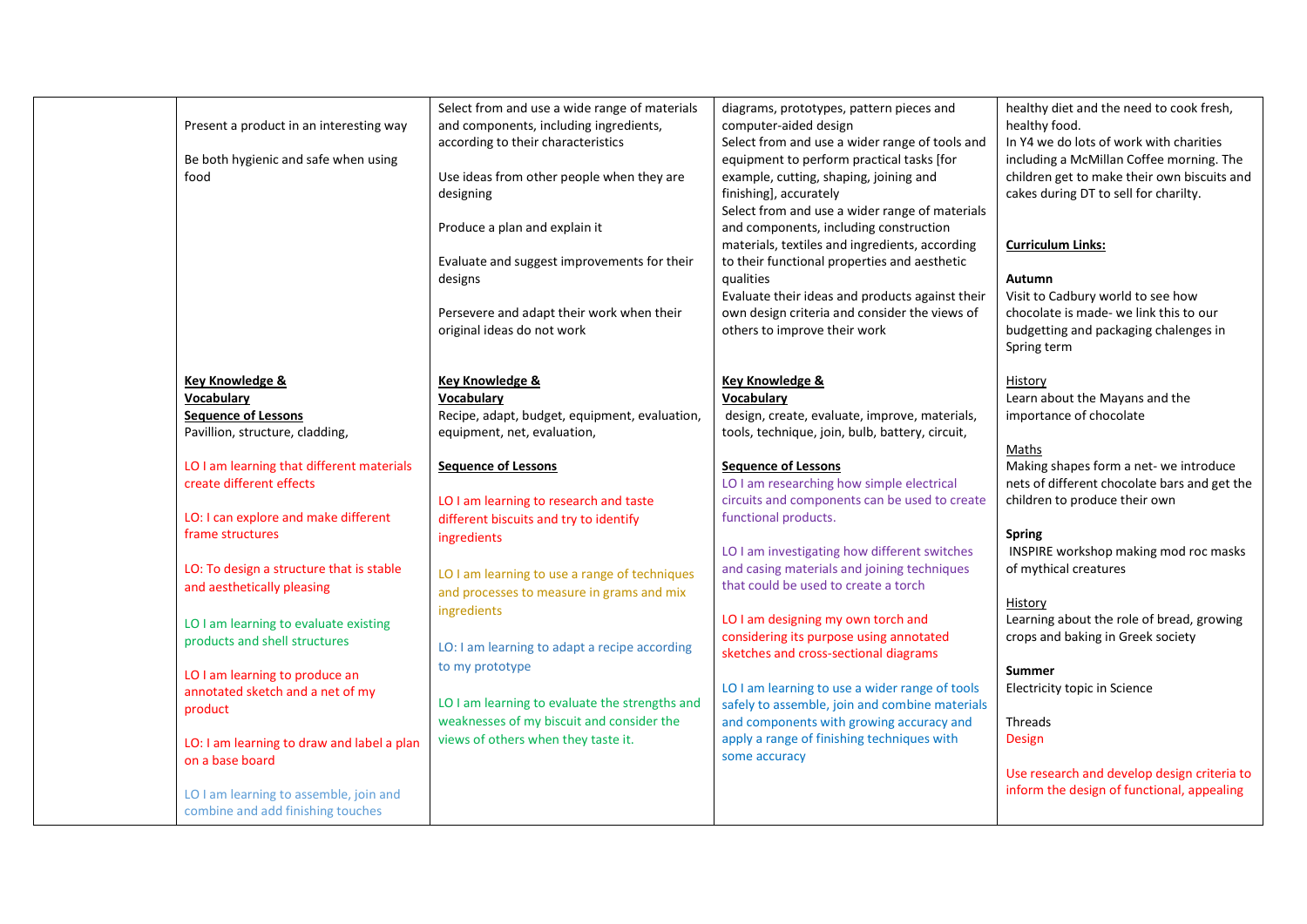| LO I am learning to identify the strengths<br>and weaknesses and improve my work<br>from these<br>How does this link build on previous<br>learning?<br>Y3: Children have been taught to<br>assemble and join materials with some<br>accuracy and begin to use finishing<br>techniques.<br>They have begun to evaluate their work<br>and discuss its strengths and weaknesses. | How does this link build on previous<br>learning?<br>Y1 and 2: Children have been taught cutting<br>chopping and slicing techniques<br>Y3: children have been taught how to prepare<br>and cook dishes safely and hygienically<br>including heat sources and measure using<br>grams and how to follow a recipe.<br>They have begun to evaluate their work and<br>discuss its strengths and weaknesses. | LO I am learning to identify the strengths and<br>weaknesses of my ideas and consider the<br>views of others, included intended users in<br>order to improve my work<br>How does this link build on previous<br>learning?<br>Y3: Children have previously been taught to<br>research and generate their own ideas.<br>They have been taught to follow procedures<br>for safety to mark, measure, cut and shape<br>materials and components with some accuracy<br>Assemble and join materials with some<br>accuracy and begin to use finishing techniques<br>when making a bag and a picture book.<br>They have begun to evaluate their work and<br>discuss its strengths and weaknesses.<br>The children are learning about Electricity in<br>Y4 Science and we find that our children learn<br>better when there are links to other areas of<br>the curriculum. Electricity is then consolidated<br>in Upper KS2. | products that are fit for purpose and are<br>aimed at particular individuals<br>Generate, develop and communicate ideas<br>through discussion, annotated sketches<br>and cross-sectional diagrams<br><b>Make</b><br>Measure, mark out, cut and shape<br>materials and components building on<br>accuracy.<br>Use a wider range of tools and materials<br>and follow procedures taught safely<br>Assemble, join and combine materials and<br>components with growing accuracy and<br>apply a range of finishing techniques with<br>some accuracy<br>Evaluate<br>Identify the strengths and weaknesses of<br>their ideas and products and consider the<br>views of others included intended users in<br>order to improve their work<br>Investigate who designed and made<br>products, where they were designed and<br>made and if they can be recycled or reused<br>Understand how simple electrical circuits<br>and components can be used to create<br>functional products |
|-------------------------------------------------------------------------------------------------------------------------------------------------------------------------------------------------------------------------------------------------------------------------------------------------------------------------------------------------------------------------------|--------------------------------------------------------------------------------------------------------------------------------------------------------------------------------------------------------------------------------------------------------------------------------------------------------------------------------------------------------------------------------------------------------|--------------------------------------------------------------------------------------------------------------------------------------------------------------------------------------------------------------------------------------------------------------------------------------------------------------------------------------------------------------------------------------------------------------------------------------------------------------------------------------------------------------------------------------------------------------------------------------------------------------------------------------------------------------------------------------------------------------------------------------------------------------------------------------------------------------------------------------------------------------------------------------------------------------------|----------------------------------------------------------------------------------------------------------------------------------------------------------------------------------------------------------------------------------------------------------------------------------------------------------------------------------------------------------------------------------------------------------------------------------------------------------------------------------------------------------------------------------------------------------------------------------------------------------------------------------------------------------------------------------------------------------------------------------------------------------------------------------------------------------------------------------------------------------------------------------------------------------------------------------------------------------------------------|
|                                                                                                                                                                                                                                                                                                                                                                               |                                                                                                                                                                                                                                                                                                                                                                                                        |                                                                                                                                                                                                                                                                                                                                                                                                                                                                                                                                                                                                                                                                                                                                                                                                                                                                                                                    | Understand how to make strong stiff shell<br>structures<br>Understand how to program a computer to<br>control their products                                                                                                                                                                                                                                                                                                                                                                                                                                                                                                                                                                                                                                                                                                                                                                                                                                               |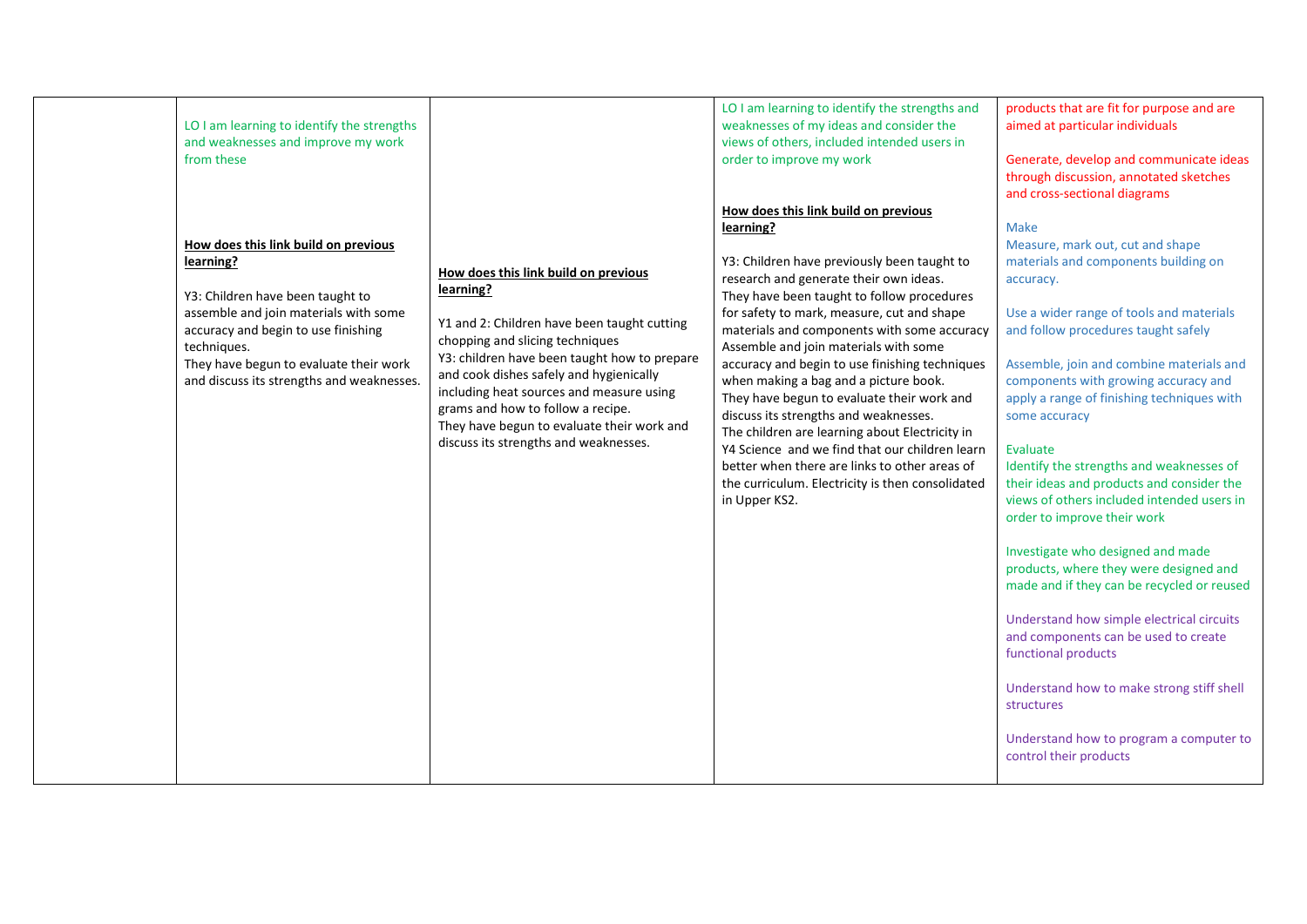|                                                                                                                                                                                                                                                                                                                                                                                                                                                                                                                                                                                                                                                                                                                                                                                                                                                                                                                                                                                 |                                                                                                                                                                                                                                                                                                                                                                                                                                                                                                                                                                                                                                                                                                                                                                                                                                                                                                        | Know how to use a range of techniques<br>such as peeling, chopping, slicing, grating,<br>kneading, mixing and spreading.<br><b>Measure using grams</b><br>Follow a recipe to prepare and cook dishes<br>including heat sources                                                                                                                                                                                                                                                                                                                                                                                                         |
|---------------------------------------------------------------------------------------------------------------------------------------------------------------------------------------------------------------------------------------------------------------------------------------------------------------------------------------------------------------------------------------------------------------------------------------------------------------------------------------------------------------------------------------------------------------------------------------------------------------------------------------------------------------------------------------------------------------------------------------------------------------------------------------------------------------------------------------------------------------------------------------------------------------------------------------------------------------------------------|--------------------------------------------------------------------------------------------------------------------------------------------------------------------------------------------------------------------------------------------------------------------------------------------------------------------------------------------------------------------------------------------------------------------------------------------------------------------------------------------------------------------------------------------------------------------------------------------------------------------------------------------------------------------------------------------------------------------------------------------------------------------------------------------------------------------------------------------------------------------------------------------------------|----------------------------------------------------------------------------------------------------------------------------------------------------------------------------------------------------------------------------------------------------------------------------------------------------------------------------------------------------------------------------------------------------------------------------------------------------------------------------------------------------------------------------------------------------------------------------------------------------------------------------------------|
| <b>Topic Title</b><br><b>Topic Title</b><br>Pop-up book using levers, sliders, pivots<br>Shaduf using a frame structure<br>and folds (based on space)<br>Links to NC<br><b>Links to NC</b><br>Come up with a range of ideas after<br>collecting information from different<br>sources<br>Produce a detailed, step-by-step plan<br>positive features and draw backs<br>Suggest alternative plans; outlining the<br>positive features and draw backs<br>audience<br>Explain how a product will appeal to a<br>specific audience<br>Year 5<br>original criteria<br>Evaluate appearance and function<br>against original criteria<br>competently<br>Use a range of tools and equipment<br>competently<br>version<br>Make a prototype before making a final<br>version<br><b>Key Knowledge &amp;</b><br>Vocabulary<br><b>Key Knowledge &amp;</b><br>Vocabulary<br>Aesthetic, CAD, Caption, design brief,<br>tripod<br>design criteria, function, input<br><b>Sequence of Lessons</b> | <b>Topic Title</b><br>What could be healthier? (cooking and<br>nutrition)<br>Come up with a range of ideas after collecting<br><b>Links to NC</b><br>information from different sources<br>Know that recipes can be adapted to change<br>the appearance and taste<br>Produce a detailed, step-by-step plan<br>Know that different foods contain different<br>nutrients<br>Suggest alternative plans; outlining the<br>Measure accurately<br>to life.<br>Explain how a product will appeal to a specific<br>Autumn<br>Evaluate appearance and function against<br>Use a range of tools and equipment<br>system.<br>Make a prototype before making a final<br><b>Spring</b><br>Key Knowledge &<br><b>Vocabulary</b><br>Measure, grams, kilograms, heat, flame,<br>Shaduf, lever, Nile, crossbeam, counterweight,<br>healthy, nutrients, sieve, culinder<br>counteract, irrigation, structure, stability, | <b>Adaptations and Experiences</b><br>We teach Nutrition and Cooking in every<br>year group to show the importance of a<br>healthy diet and the need to cook fresh,<br>healthy food.<br>In Y5 we visit Jodrell Bank, during this time<br>we teach the children about design when<br>looking at Space aircraft and how<br>mechanisms move- it really brings the topic<br>Science - Space<br>Inspire/Homework-creating a mobile solar<br>Jodrell Bank Trip- Designing a landing probe<br>History - Egyptian objects<br>Inspire/homework<br>Canopic jars<br>Model pyramids<br>History- Crime and punishment<br>Models of punishment items |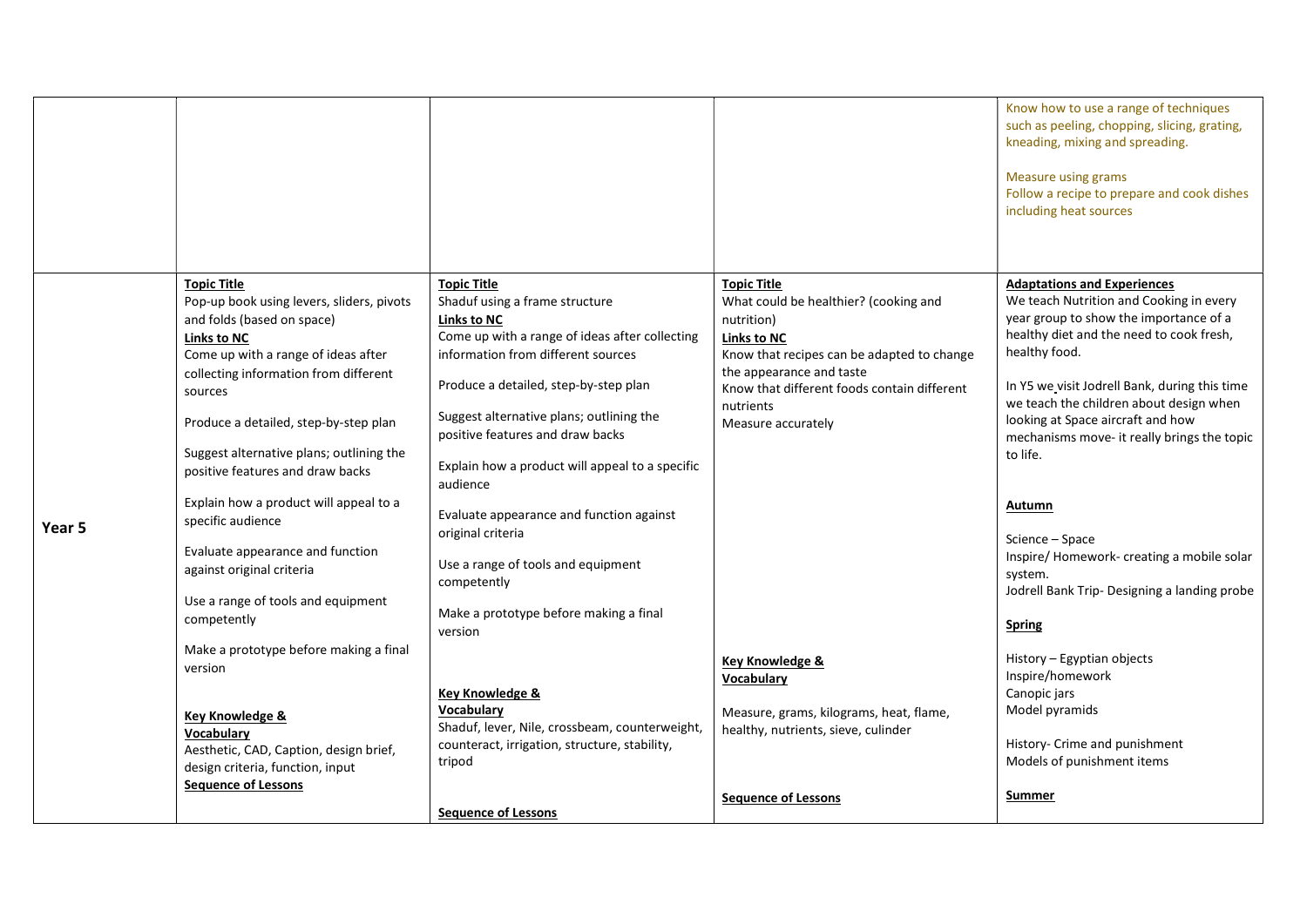| L.O. I am learning that input and motion<br>are used to start a mechanism<br>L.O. I am learning to investigate how<br>levers, sliders and pivots work<br>L.O. I am learning to draw an exploded<br>diagram<br>L.O. I am learning to accurately assemble<br>and join parts making corners stronger<br>L.O. I am learning to measure mark and<br>cut wood<br>L.O. I am learning to use finishing touches<br>to make my product look aesthetically<br>pleasing | L.O. I am learning to research how I will create<br>my own Shaduf, and create a specification to<br>guide my thinking<br>L.O. I am learning to create a prototype of my<br>design and make adjustments to my plan.<br>L.O. I am learning to make a small scale shell<br>structure of my Shaduf<br>L.O. I am learning to accurately measure, mark<br>out, cut and combine materials<br>L.O. I am learning to evaluate my design<br>against the original criteria. | L.O. I know how different meats are farmed<br>L.O. I can compare the nutrients in bolognase<br>sauces<br>L.O. I can design a meal which considers how<br>healthy it will be<br>L.O. I know that dishes can be adapted to<br>change their appearance<br>L.O. I can measure accurately using scales to<br>create my fish dish. | Geography - Rivers and coasts<br>Inspire/ Homework<br>Model aquariums.<br><b>Threads</b><br><b>Design</b><br>Carry out through own research, using<br>surveys and web-based resources and<br>design a specification to guide their<br>thinking<br>Generate, develop, model and<br>communicate ideas through discussion,<br>annotated sketches, cross-sectional and<br>exploded diagrams and computer aided<br>design<br>Develop prototypes<br><b>Make</b><br>Follow procedures safely |
|-------------------------------------------------------------------------------------------------------------------------------------------------------------------------------------------------------------------------------------------------------------------------------------------------------------------------------------------------------------------------------------------------------------------------------------------------------------|------------------------------------------------------------------------------------------------------------------------------------------------------------------------------------------------------------------------------------------------------------------------------------------------------------------------------------------------------------------------------------------------------------------------------------------------------------------|------------------------------------------------------------------------------------------------------------------------------------------------------------------------------------------------------------------------------------------------------------------------------------------------------------------------------|---------------------------------------------------------------------------------------------------------------------------------------------------------------------------------------------------------------------------------------------------------------------------------------------------------------------------------------------------------------------------------------------------------------------------------------------------------------------------------------|
| L.O. I am learning to critically evaluate<br>the quality of my card and say why parts<br>didn't work and what I did to improve it                                                                                                                                                                                                                                                                                                                           | How does this link build on previous<br>learning?                                                                                                                                                                                                                                                                                                                                                                                                                | How does this link build on previous<br>learning?<br>Cooking and Nutrition is taught in every year<br>group. In Y5, we introduce the use of                                                                                                                                                                                  | Accurately measure to the nearest mm,<br>mark out, cut and shape materials and<br>components<br>Accurately assemble, join and combine<br>materials and components.                                                                                                                                                                                                                                                                                                                    |
| How does this link build on previous<br>learning?<br>Y1: Levers and Sliders                                                                                                                                                                                                                                                                                                                                                                                 | Y2: combine materials with temporary and<br>permanent fixtures<br>Y4: Strengthen structures                                                                                                                                                                                                                                                                                                                                                                      | measuring accurately and seasoning dishes                                                                                                                                                                                                                                                                                    | Accurately apply a range of finishing<br>techniques<br>Use techniques that require more than one<br>step                                                                                                                                                                                                                                                                                                                                                                              |
| Y2: Axles and Wheels<br>Y3: Levers and leverages<br>Y4: Circuits                                                                                                                                                                                                                                                                                                                                                                                            |                                                                                                                                                                                                                                                                                                                                                                                                                                                                  |                                                                                                                                                                                                                                                                                                                              | <b>Evaluate</b><br>Investigate how well products achieve their<br>purpose<br>Critically evaluate the quality of design and<br>manufacture as they design and make<br>Use research of designers to influence their<br>own work                                                                                                                                                                                                                                                         |
|                                                                                                                                                                                                                                                                                                                                                                                                                                                             |                                                                                                                                                                                                                                                                                                                                                                                                                                                                  |                                                                                                                                                                                                                                                                                                                              | <b>Technical Knowledge</b><br>Understand how cams, pullies and gears<br>create movement<br>Understand how to program a computer to<br>control their product                                                                                                                                                                                                                                                                                                                           |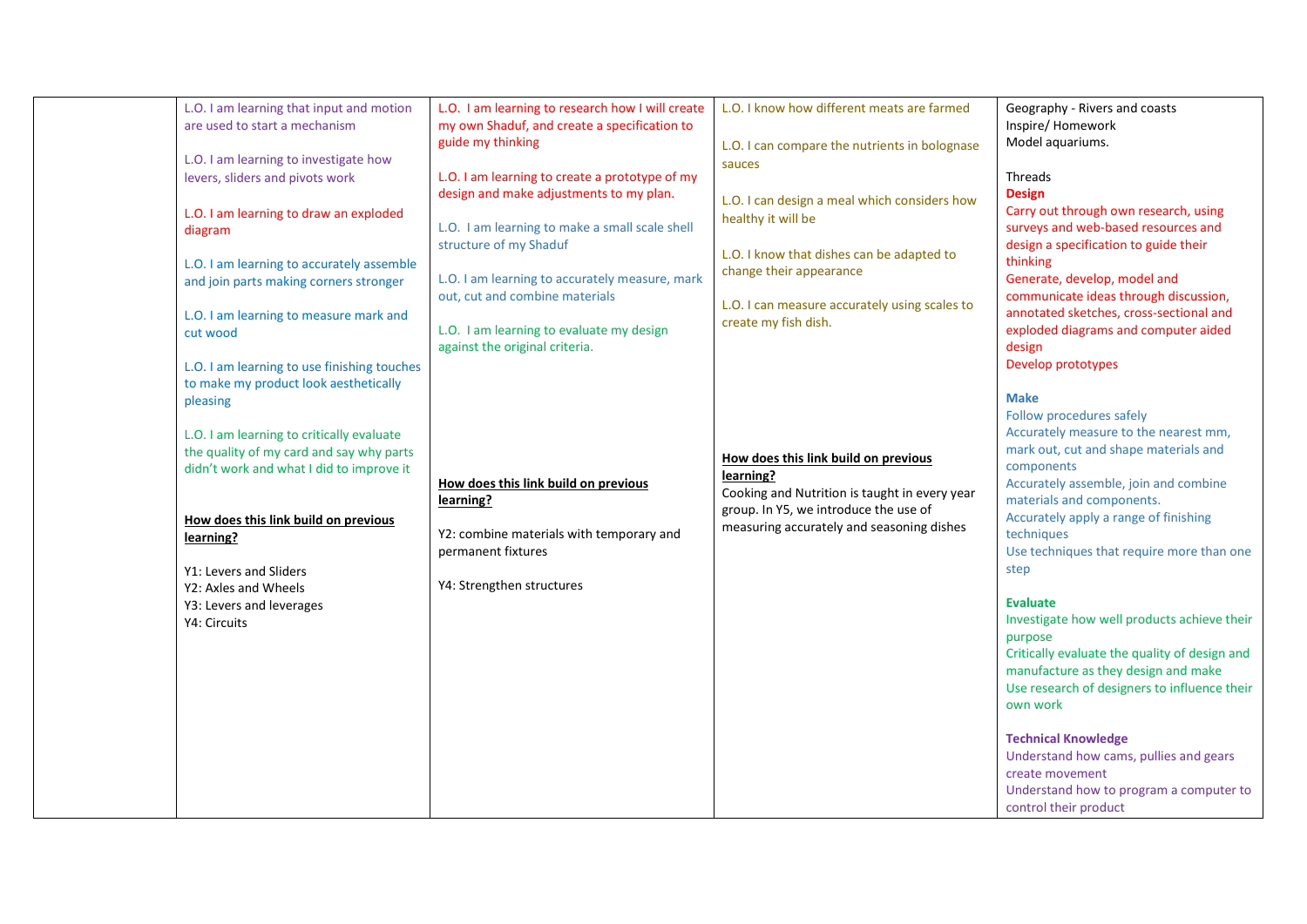|        |                                                                                                                                                                                                                                                                                                                                                                                                                                                                                                                                                                                    |                                                                                                                                                                                                                                                                                                                                                                                                                                                                                                                                                                                     |                                                                                                                                                                                                                                                                                                                                                                                                                                                                                                                                                                                                             | KNow how to reinforce/ strengthen a<br>frame structure<br>Understand and use pulleys and gears<br><b>Cooking and Nutrition</b><br>Know that recipes can be adapted to<br>change the appearance and taste<br>Know that different foods contain different<br>nutrients<br>Measure accurately                                                                                                                                                                                                                                                                                                                                                                                                                                                                                                                                                                                                                                                                                                                                       |
|--------|------------------------------------------------------------------------------------------------------------------------------------------------------------------------------------------------------------------------------------------------------------------------------------------------------------------------------------------------------------------------------------------------------------------------------------------------------------------------------------------------------------------------------------------------------------------------------------|-------------------------------------------------------------------------------------------------------------------------------------------------------------------------------------------------------------------------------------------------------------------------------------------------------------------------------------------------------------------------------------------------------------------------------------------------------------------------------------------------------------------------------------------------------------------------------------|-------------------------------------------------------------------------------------------------------------------------------------------------------------------------------------------------------------------------------------------------------------------------------------------------------------------------------------------------------------------------------------------------------------------------------------------------------------------------------------------------------------------------------------------------------------------------------------------------------------|----------------------------------------------------------------------------------------------------------------------------------------------------------------------------------------------------------------------------------------------------------------------------------------------------------------------------------------------------------------------------------------------------------------------------------------------------------------------------------------------------------------------------------------------------------------------------------------------------------------------------------------------------------------------------------------------------------------------------------------------------------------------------------------------------------------------------------------------------------------------------------------------------------------------------------------------------------------------------------------------------------------------------------|
| Year 6 | <b>Topic Title</b><br>Vikings vs Anglo Saxons (Textiles-link to<br>Kapow waistcoats for ideas)<br>Links to NC<br>Use research and develop design criteria<br>Generate and communicate ideas<br>Create pattern pieces and prototypes<br>Select from a wide range of tools<br>including textiles<br>Cut, shape and finish accurately<br>Investigate and analyse existing products<br>Evaluate own ideas<br>Key Knowledge & Vocabulary<br>Stitch, hessian, viking boat, sew, colours,<br>thread, needle, unpick.<br><b>Sequence of Lessons</b><br>A Viking Tapestry - long boat scene | <b>Topic Title</b><br><b>Extreme Earth</b><br>(linked to Kapow Electronic Greeting Card)<br><b>Links to NC</b><br>Generate and develop ideas through<br>annotated sketches<br>Select from and use a wider range of tools<br>Consider what is aesthetically pleasing for the<br>given client<br>Investigate and analyse a range of existing<br>products<br>Cut shape and finish<br>Evaluate and edit own ideas<br>Understand how individuals in design have<br>helped to shape the world<br><b>Key Knowledge &amp; Vocabulary</b><br>Circuit, simple, series, parallel, switch, bulb | <b>Topic Title</b><br>What was Life like for Children in WW2?<br>Links to NC<br>Know that different foods contain different<br>substances- nutrients, water and fibre- that<br>are needed for health<br>Understand the need for the correct storage of<br>food<br>Measure accurately working out ratios in<br>recipes<br><b>Key Knowledge &amp; Vocabulary</b><br>Ingredients, carbohydrates, protein,<br>vegetables, mutton, chop, mix, slice,<br>weigh, pour, boil, simmer, reared,<br>processed.<br>Anderson shelter, corrugated, structure, arch,<br>reinforce, materials<br><b>Sequence of Lessons</b> | <b>Adaptations and Experiences</b><br>In Y6 we let children experience WW2 on a<br>trip to Cannock Chase, during this<br>experience they are able to see real<br>artifacts and products that were produced<br>during the war. They are also able to learn<br>about rationing and this links nicely to the<br>Food and Nutrition taught in Y6<br>In Y6 we show children clips of<br>manufacturing of different clothing and we<br>compare what it looks like in the UK to<br>other countries.<br>In Y6 the children design and create a piece<br>of legacy art which is displayed to<br>remember the year that has moved on to<br>Secondary School. This has included a<br>tapestry for the school piano covering.<br>We teach Nutrition and Cooking in every<br>year group to show the importance of a<br>healthy diet and the need to cook fresh,<br>healthy food.<br>Threads<br>Design<br>Carry out research, using surveys,<br>interviews, questionnaires and web-based<br>resources<br>Generate innovative ideas, drawing on |
|        |                                                                                                                                                                                                                                                                                                                                                                                                                                                                                                                                                                                    | <b>Sequence of Lessons</b>                                                                                                                                                                                                                                                                                                                                                                                                                                                                                                                                                          | War-time soup -                                                                                                                                                                                                                                                                                                                                                                                                                                                                                                                                                                                             | research and make design decisions taking<br>into account constraints such as time,<br>resources and cost. Also considering the                                                                                                                                                                                                                                                                                                                                                                                                                                                                                                                                                                                                                                                                                                                                                                                                                                                                                                  |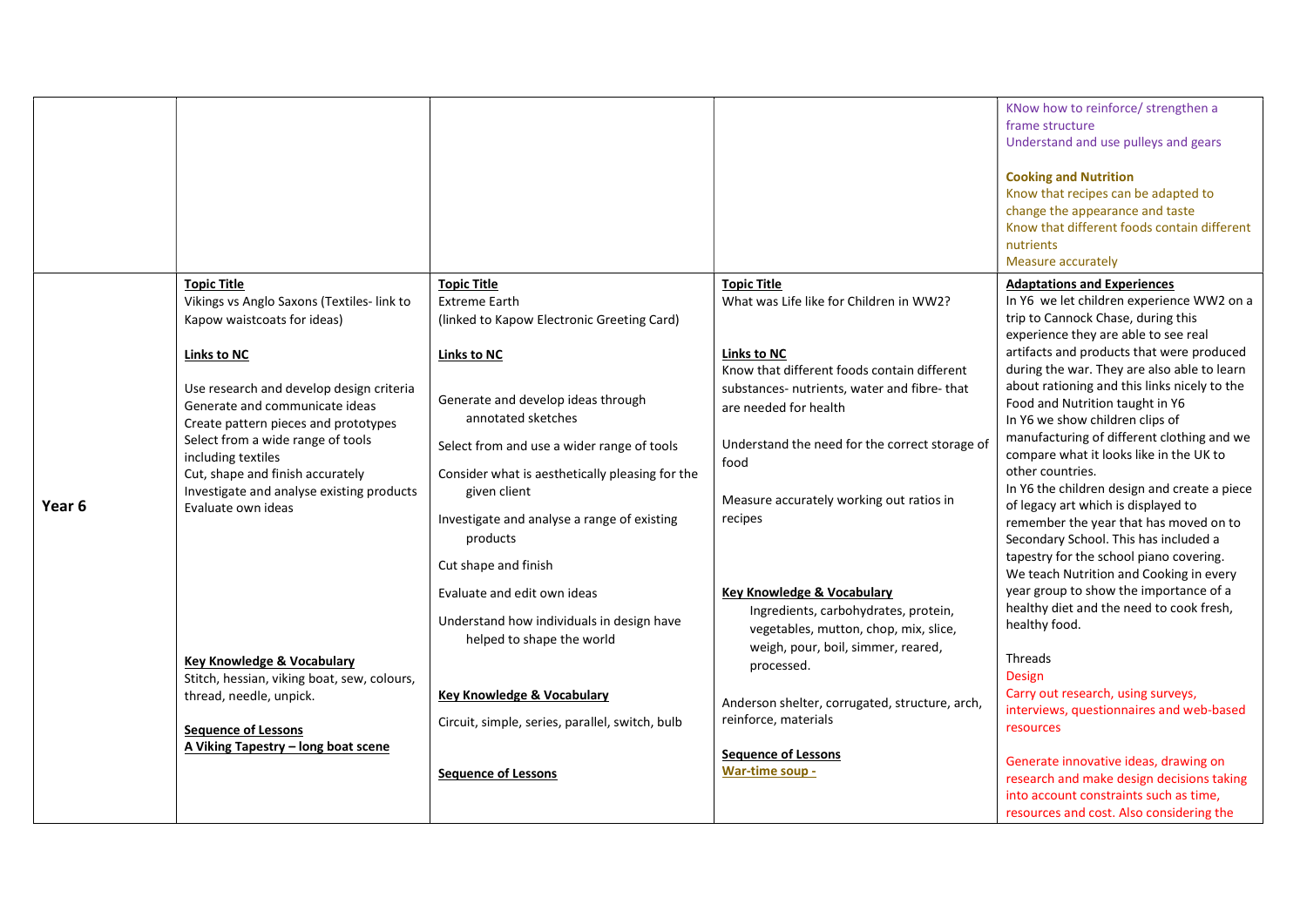| L.O. I am learning to evaluate products<br>which have been made by combining                                                                                                              | L.O. I am learning to investigate simple, series<br>and parallel circuits                                                                  | L.O. I can prepare and cook a savoury dish<br>using a range of cooking techniques.                                                                                                          | needs, wants, preferences and values of<br>their selected individuals or groups.                                                                                                                         |
|-------------------------------------------------------------------------------------------------------------------------------------------------------------------------------------------|--------------------------------------------------------------------------------------------------------------------------------------------|---------------------------------------------------------------------------------------------------------------------------------------------------------------------------------------------|----------------------------------------------------------------------------------------------------------------------------------------------------------------------------------------------------------|
| materials<br>L.O. I am learning to investigate and                                                                                                                                        | L.O. I am learning to investigate products<br>which are already made that use circuits                                                     | L.O. I understand seasonality and know<br>where and how a variety of ingredients are                                                                                                        | Develop prototypes                                                                                                                                                                                       |
| practise different stiches                                                                                                                                                                | L.O. I am learning to use circuit diagrams                                                                                                 | grown, reared, caught and processed.                                                                                                                                                        | <b>Make</b>                                                                                                                                                                                              |
| L.O. I am learning to draw an annotated<br>sketch of my design including the needs<br>and wants of my intended individual,<br>how to strengthen my product and the<br>stitches I will use | within my design<br>L.O. I can design a greetings card based on the<br>topic of mountains<br>L.O. I am able to make an electronic greeting | L.O. I know that different foods contain<br>different substances- nutrients, water and<br>fibre-that are needed for health<br>L.O. I understand the need for the correct<br>storage of food | Follow procedures safely<br>Accurately measure to the nearest mm,<br>mark out, cut and shape materials and<br>components<br>Accurately assemble, join and combine<br>materials and components            |
| L.O. I am learning to make a 2D paper<br>pattern and use it to pin, measure and<br>cut material                                                                                           | card<br>L.O. I am able to identify the positive and<br>negative legs of a bulb                                                             | L.O. I can measure accurately working out<br>ratios in recipes                                                                                                                              | Accurately apply a range of finishing<br>techniques<br>Use techniques which require a number of<br>steps<br>Demonstrate resourcefulness e.g. make<br>refinements                                         |
| L.O. I can use sewing techniques to make<br>a seam and add fastening such as buttons<br>or a zip<br>L.O. I am learning to use embroidery as a<br>finishing technique (VIking Tapestry)    | L.O. I am able to critically evaluate how<br>successful my product is taking into account<br>what others say                               |                                                                                                                                                                                             | Evaluate<br>Critically evaluate the quality of the design,<br>manufacture and fitness for purpose of<br>their products as they design and make                                                           |
| L.O. I am learning to compare my product<br>to my original design                                                                                                                         |                                                                                                                                            |                                                                                                                                                                                             | Compare their ideas and products to their<br>original design specification<br>Investigate how much products cost to                                                                                      |
| How does this link build on previous<br>learning?<br>Textiles in y3 (Stone age bag)                                                                                                       | How does this link build on previous<br>learning?                                                                                          | How does this link build on previous<br>learning?<br>Previous food topics - Field to Fork in Year 3,<br>Making Chocolate in Year 4 and Fish Dish in<br>Year 5.                              | make, how innovative they are and how<br>sustainable the materials in products are<br><b>Technical understanding</b><br>Understand how more complex electrical<br>circuits and components can be used to |
|                                                                                                                                                                                           | Circuits in Y4                                                                                                                             |                                                                                                                                                                                             | create functional products<br>Know that a 3D textiles product can be<br>made from a combination of fabrics<br>Cooking                                                                                    |